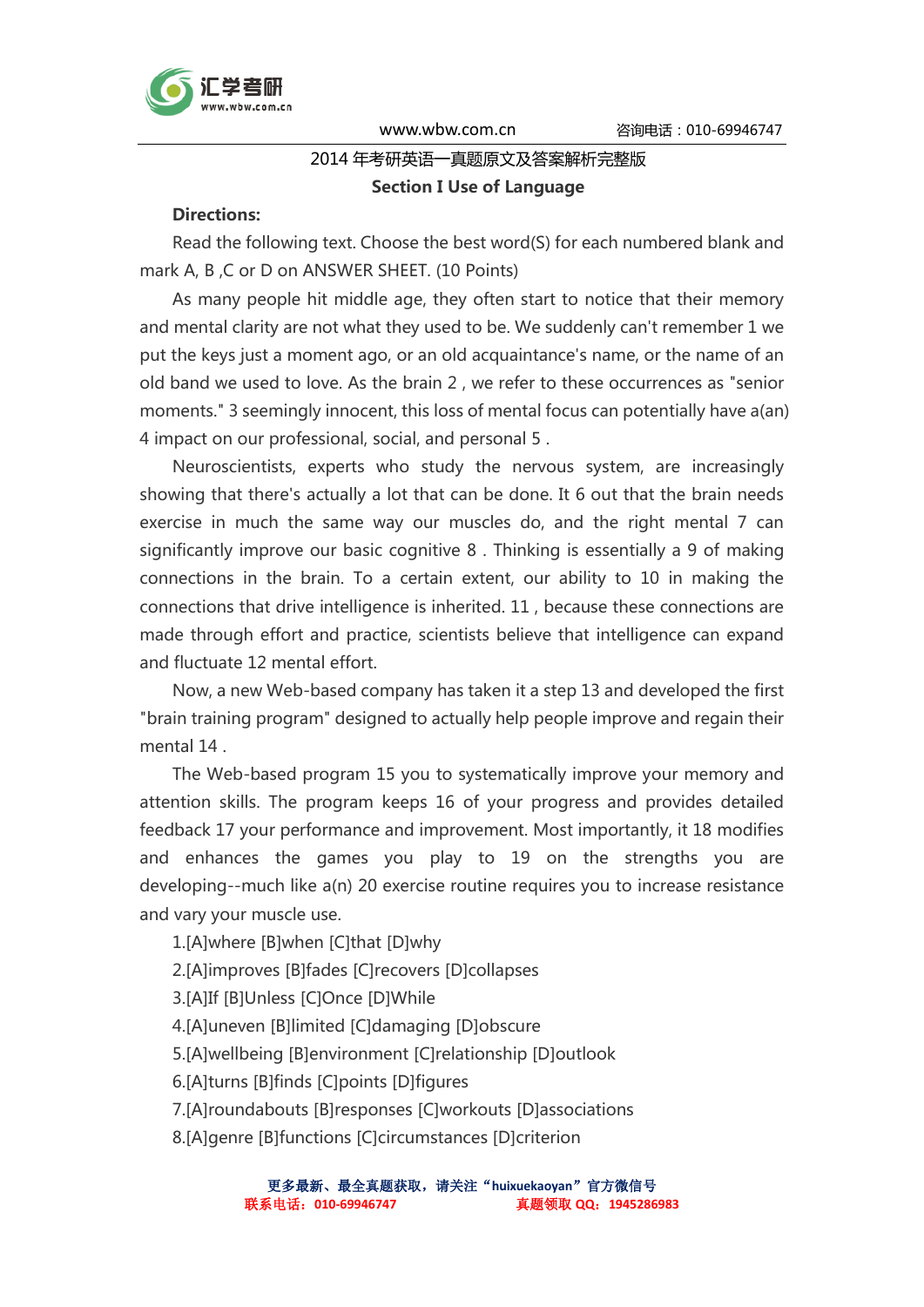

9.[A]channel [B]condition [C]sequence [D]process

10.[A]persist [B]believe [C]excel [D]feature

11.[A]Therefore [B]Moreover [C]Otherwise [D]However

12.[A]according to [B]regardless of [C]apart from [D]instead of

13.[A]back [B]further [C]aside [D]around

14.[A]sharpness [B]stability [C]framework [D]flexibility

15.[A]forces [B]reminds [C]hurries [D]allows

16.[A]hold [B]track [C]order [D]pace

17.[A] to [B]with [C]for [D]on

18.[A]irregularly [B]habitually [C]constantly [D]unusually

19.[A]carry [B]put [C]build [D]take

20.[A]risky [B]effective [C]idle [D]familiar

答案:1-5 ABDCA

6-10 ACBDC

11-15 DABAD

16-20 BDCCB

1. [标准答案] [A]

[考点分析] 上下文语义和连词辨析

[选项分析] 本题考查连词。根据上下文意思,首先可以排除[B][C][D]。这句话中 where 引导一个状语语从句,主要是说记不清把钥匙放在哪里了。

2. [标准答案] [B]

[考点分析] 上下文语义和动词辨析

[选项分析] As the brain 2 we refer to these occurrences as "senior moments 这 句话的意思是"由于大脑 2 我们称这些现象为"瞬间性老年痴呆",由此可以排除[A] 和 [C]。[D]collapse 意为:使倒塌,使崩溃,不符合题意。fades 考察熟词僻意,通常意思为 褪色,逝去。还有衰老的意思,这里就考察是衰老的意思。从前文可以看出,文章讲的是随 着年龄增长,大脑衰老。所以选[B]

3. [标准答案] [D]

[考点分析] 逻辑衔接题

[选项分析] [A] if 表示假设"如果"。[B] Unless "除非,如果不"。[C]Once "一 旦"。[D]While, "虽然,然而"表转折。这句话的意思是虽然表面上看起来没什么, 但 是危害很大,前后位转折关系,所以选 D。

4. [标准答案] [C]

[考点分析] 上下文语义和词汇辨析

[选项分析] 这四个选项均为形容词, [A] 表示"不均匀", [B] 表示"有限的", [C] 表示"有破坏性的,损坏的", [D] 表示"模糊的,晦涩的"。这句话意思是这种精神能

> 更多最新、最全真题获取,请关注"**huixuekaoyan**"官方微信号 联系电话:**010-69946747** 真题领取 **QQ**:**1945286983**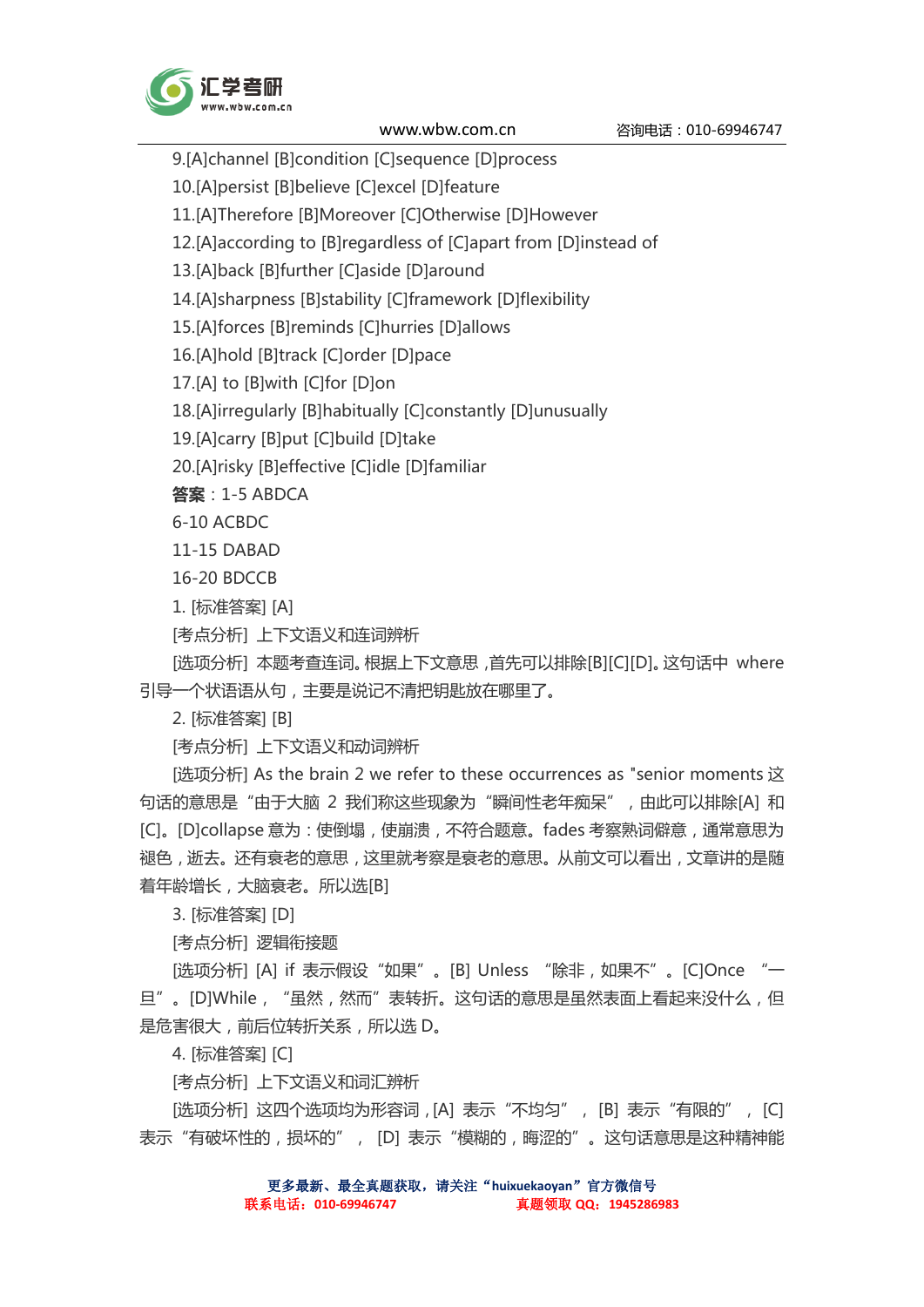

量的缺失会给我们带来……的影响。根据上下文的意思,可以排除 [A] 和 [D]。而"有限的 影响"显然不足以表达危害的严重性,故可以排除[B] 选项。[C] "带来有害的影响"最符 合作者意图。

5. [标准答案] [A]

[考点分析] 上下文语义和名词辨析

[选项分析] 本句话含义是这种精神能量的缺失会给我们的职业、社交还有个人……带来 有害的影响。[A] wellbeing "幸福"。[B]environment "环境"。[C] relationship "关 系"。[D] outlook "展望"。and 连接若干名词,这些名词应该为同一类,职业、社交都 是和个人相关, 排除[B] 和[D], [C] personal relationship 就是 social 的意思, 不能重复, 选择[A],个人幸福。

6. [标准答案] [A]

[考点分析] 固定搭配

[选项分析] [A] it turns out that "原来, 其实" 。[B]it finds out that "本文发现"。 [C] it points out that"指出"。[D] it figures out that"本文发现"。It 代表神经科学, 这句话的意思是越来越多的精神学家们都表示,大脑其实跟肌肉一样需要练习运动。这里给 出的是神经科学的结论,因此选择 it turns out that

7. [标准答案] [C]

[考点分析] 上下文语义和名词辨析

[选项分析] 这四个选项均为名词。[A] roundabouts 迂回路线。[B]responses 回应。 [C]workouts 锻炼,练习。[D]associations 协会。[C]workouts 锻炼,练习与前文出现的 exercise 都有"锻炼,练习"的意思,近义词复现,所以选[C]

8. [标准答案] [B]

[考点分析] 上下文语义和名词辨析

[选项分析] 这四个选项均为名词。[A]genre 类型,种类。[B]functions 功能。 [C]circumstances 情况,环境。[D]criterion 批评判断的标准、准则。这句话的意思是正确 的智力运动能极大地提高我们最基本的认知功能,根据语义,选择[B]functions 功能。

9. [标准答案] [D]

[考点分析] 上下文语义和名词辨析

[选项分析] 这四个选项均为名词。[A] channel 通道,频道。[B]condition 条件。 [C]sequence 顺序,序列。[D]process 过程,步骤。根据常识,思考是一个过程,并且通 过脑神经相互接触来完成,其他选项表示渠道、序列、条件,均不符合常识。因此正确答案 是表示过程的[D]选项。这句话的意思是思考是大脑神经连接必要的过程。

10. [标准答案] [D]

[考点分析] 上下文语义和动词辨析

[选项分析] 这四个选项均为动词。[A] persist 坚持。[B] believe 相信。[C] excel 超过。 [D] feature 特色。本句句意,在某种程度来讲,我们在进行神经连接(直接影响人的聪明程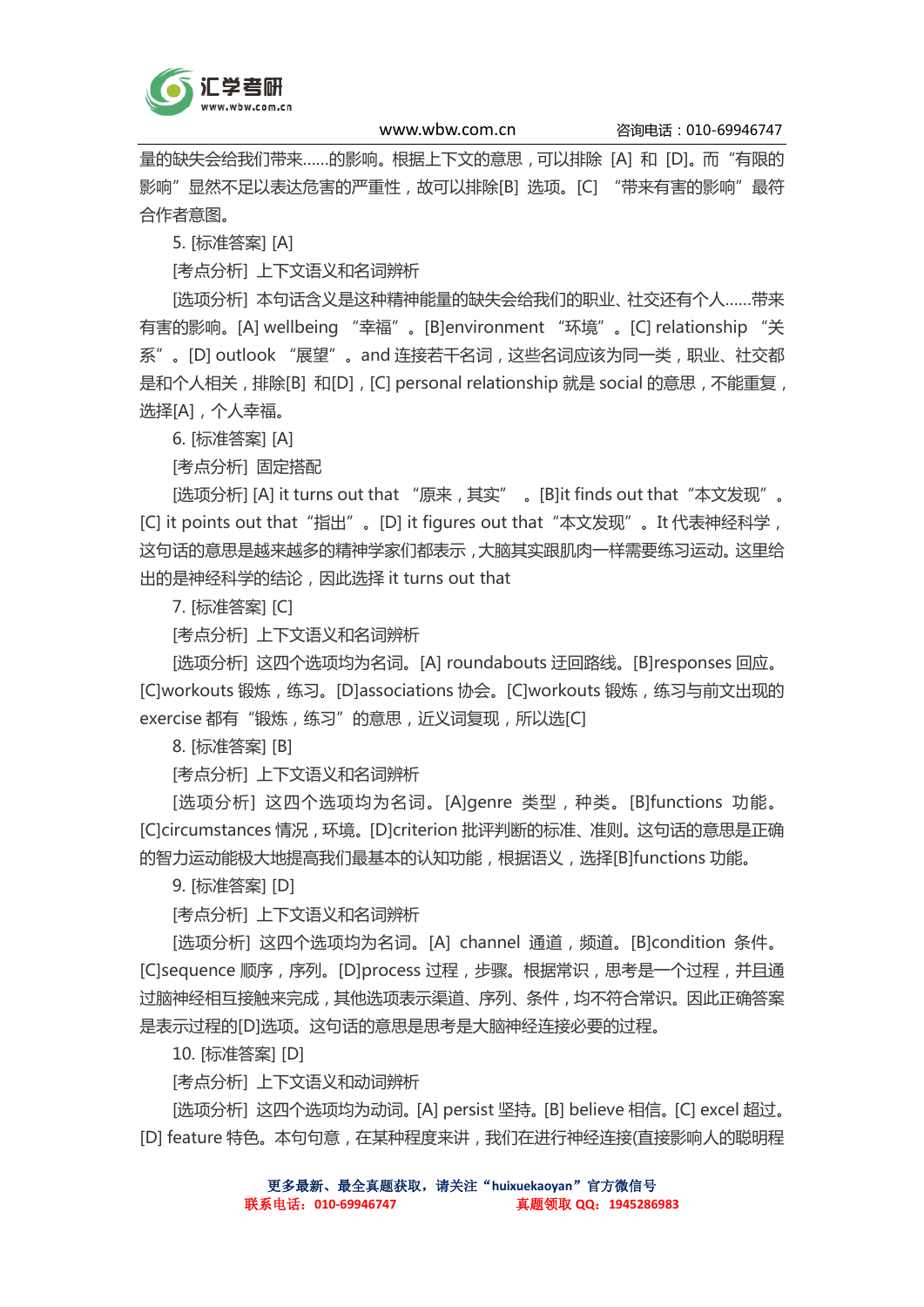

度)方面的特殊能力是与生俱来的。excel 有超过擅长的意思,表示在某个方面出众,放在 此处符合题意,因此正确答案为[B]。

11. [标准答案] [D]

[考点分析] 逻辑衔接题

[选项分析] 本题需要的是一个副词,而且位于句首,因此考察的是句关系。通过前后 句意义来定答案,前一句强调的是智力是与生俱来的(inherited),而后一句则认为是可以通 过脑力活动(mental effort)会有所波动,两句意义明显相反,故正确答案为[D] However。

12. [标准答案] [A]

[考点分析] 上下文语义和短语辨析

[选项分析] 本题并不难,可以理解为:智力可以……脑力活动得到提升或出现波动。 [B]regardless of "不管,不顾"不合逻辑。[C]apart from "除……之外"也不合适。 [D]instead of "代替"明显不符。故[A]为正确答案。

13. [标准答案] [B]

[考点分析] 上下文语义和固定搭配

[选项分析]本题考察的是固定搭配: take a step ......, 能搭配只有 A 和 C, 分别指"采 取进一步措施"和"让到一边去",无论从逻辑上还是从句意上都是 A 符合。

14. [标准答案] [A]

[考点分析] 上下文语义和词汇辨析

[选项分析]本题考察的是动宾搭配: improve and regain sb's mental ……, 再根据 前文一直在讲如何提高"智力",因此可以排除 A(模式)和 B(稳定性), C(灵活性)和 D(锋利 性, 尖锐性)容易混淆, C 有一定的干扰性, 但双比之下, D 更契合前文, 故选 D。

15. [标准答案] [D]

[考点分析] 上下文语义和词汇辨析

[选项分析] 空格所在句的意思是说这个网络课程可以\_\_\_\_\_系统地改善你的记忆力和注 意力。而且此处需要填入的动词需要与 to 进行搭配。根据搭配关系直接排除 A,B。本文的 主题介绍的是使人聪明的脑力锻炼法,感情色彩是中性的,此处的 D 选项 force 排除,所 以最恰当的是 D。

16. [标准答案] [B]

[考点分析] 上下文语义和固定搭配

[选项分析] 空格所在句的意思是说这个培训课程还可以\_\_\_\_\_学习进度,并且给予详尽 的信息反馈。根据语境,空格缺少的词汇意义为跟踪学习进度,分析四个选项,直接排除 A hold, C order; 辨析 B,D 两个选项, 与 D 选项的 pace 搭配的介词应该为 with, 即, keep pace with,所以排除, B 选项为正确答案, keep track of 意思为跟踪。

17. [标准答案] [C]

[考点分析] 上下文语义和介词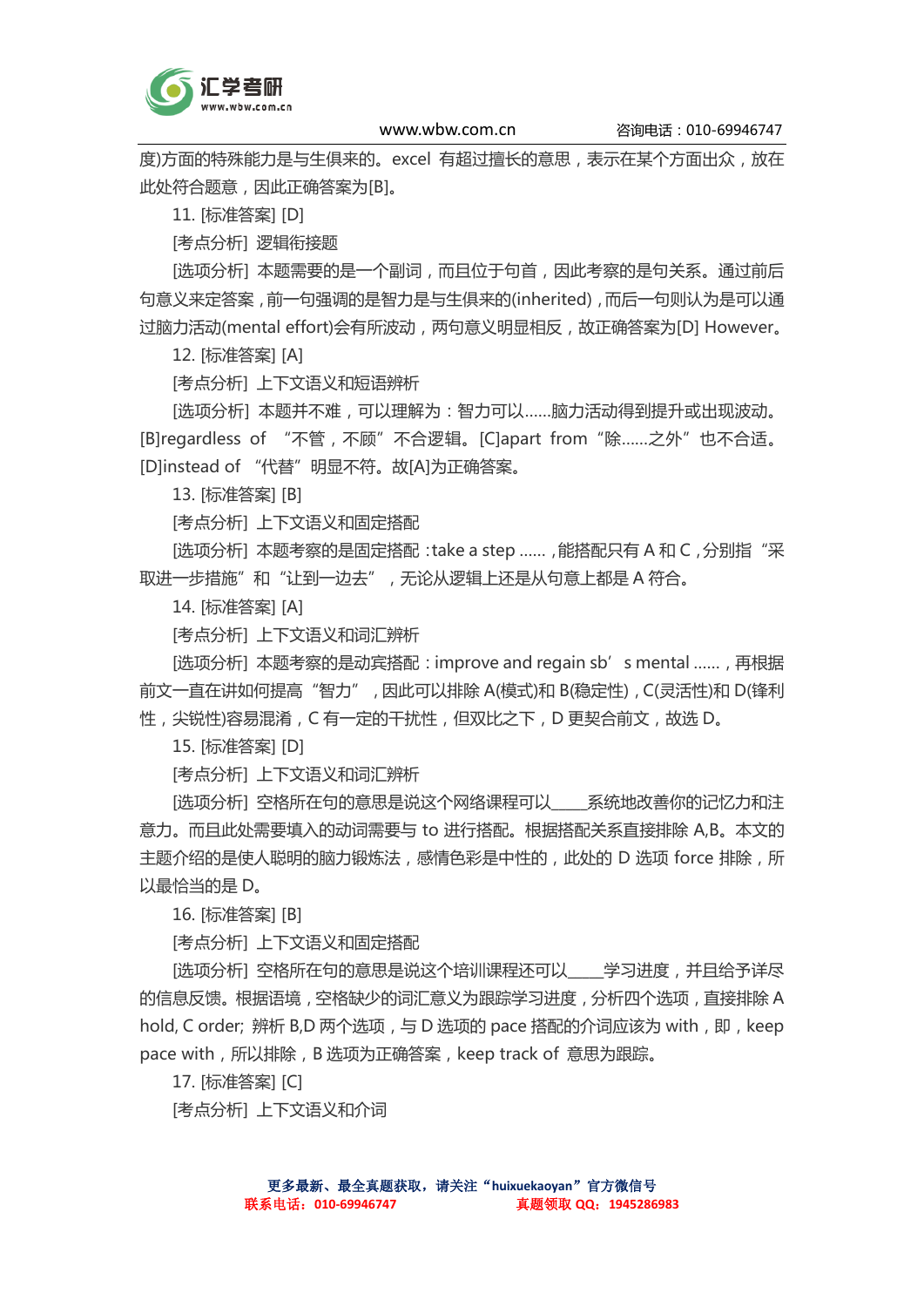

[选项分析] 本题考查介词,根据空格前后语境,空格所缺少的介词意义为关于你的表 现作出详细的反馈,四个选项中只有 D 有关于的意思。

18. [标准答案] [C]

[考点分析] 上下文语义和词汇辨析

[选项分析] 空格所在句的意思是说更加重要的是,它会\_\_\_\_\_调整并升级有关训练游戏。 通过前后句的语境,所用词汇均为褒义词,所以,从感情色彩方面可以排除 A,B 习惯性的 主语应该为人,直接排除。B 经常的,D 异乎寻常的代入,发现 C 比较符合题意。

19. [标准答案] [C]

[考点分析] 上下文语义和词汇辨析

[选项分析] 空格所在句的意思是说它会经常调整并升级有关训练游戏,以促进脑力的 不断\_\_\_\_。本题所缺少的动词需要与介词 on 搭配, A put on 穿上, 增加; B carry on 执 行;C build on 在……基础上增加,构建;D take on 呈现;代入空格发现只有 C 适合, A,B,D 都不与空格后面的 development 相搭配。

20. [标准答案] [C]

[考点分析] 上下文语义和词汇辨析

[选项分析] 本题涉及的是一个含不定式作后定的句子,所缺词汇为形容词修饰 exercise routine,根据前后情感一致的逻辑,通过后面的不定式中的关键词 increase 寺和 vary your muscle use 等信息反推所需词汇为正向词汇,直接排除 A 和 B, D 是中性, 只 有 C(有效的)符合逻辑,故为正确答案。

#### Section II Reading Comprehension

#### Part A

Directions: Read the following four texts. Answer the questions below each text by choosing A, B, C, D. Mark your choice on ANSWER SHEET 1. (40 points)

#### Text 1

In order to "change lives for the better" and reduce "dependency," George Orbome, Chancellor of the Exchequer, introduced the "upfront work search" scheme. Only if the jobless arrive at the jobcentre with a CV register for online job search, and start looking for work will they be eligible for benefit-and then they should report weekly rather than fortnightly. What could be more reasonable?

More apparent reasonableness followed. There will now be a seven-day wait for the jobseeker's allowance. "Those first few days should be spent looking for work, not looking to sign on." he claimed. "We' re doing these things because we know they help people say off benefits and help those on benefits get into work faster" Help? Really? On first hearing, this was the socially concerned chancellor, trying to change lives for the better, complete with "reforms" to an obviously indulgent system that demands too little effort from the newly unemployed to find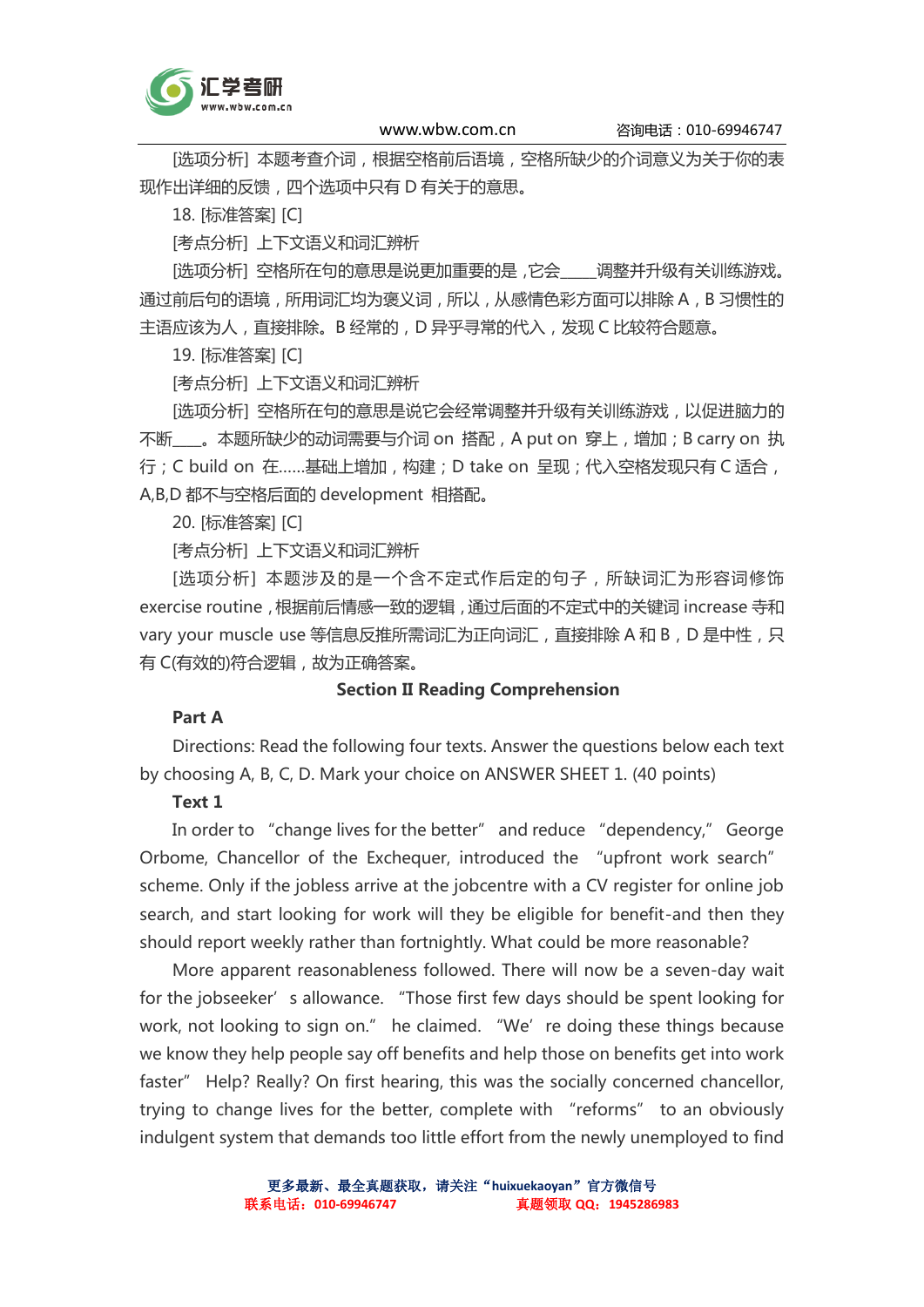

work, and subsides laziness. What motivated him, we were to understand, was his zeal for "fundamental fairness"-protecting the taxpayer, controlling spending and ensuring that only the most deserving claimants received their benefits.

Losing a job is hurting: you don't skip down to the jobcentre with a song in your heart, delighted at the prospect of doubling your income from the generous state. It is financially terrifying, psychologically embarrassing and you know that support is minimal and extraordinarily hard to get. You are now not wanted; you support is minimal and extraordinarily hard to get. You are now not wanted; you are now excluded from the work environment that offers purpose and structure in your life. Worse, the crucial income to feed yourself and your family and pay the bills has disappeared. Ask anyone newly unemployed what they want and the answer is always: a job.

But in Osborneland, your first instinct is to fall into dependency —permanent dependency if you can get it — supported by a state only too ready to indulge your falsehood. It is as though 20 years of ever-tougher reforms of the job search and benefit administration system never happened. The principle of British welfare is no longer that you can insure yourself against the risk of unemployment and receive unconditional payments if the disaster happens. Even the very phrase "jobseeker's allowance"  $-$  invented in 1996  $-$  is about redefining the unemployed as a "jobseeker" who had no mandatory right to a benefit he or she has earned through making national insurance contributions.Instead, the claimant receives a time-limited "allowance," conditional on actively seeking a job; no entitlement and no insurance, at ?71.70 a week, one of the least generous in the EU.

真题解析:文章概括:政府大臣 Grorge Osbome 提出了一个项目帮助失业的人找工 作。

21. George Osborne's scheme was intended to

[A]provide the unemployed with easier access to benefits.

[B]encourage jobseekers' active engagement in job seeking.

[C]motivate the unemployed to report voluntarily.

[D]guarantee jobseekers' legitimate right to benefits.

答案:B 细节题。本道题的关键是 intended to 问的是目的,所以我们也应该去寻找 体现目的性的词汇,所以在首段首句看到了 in order to ,则后面的内容即为本题答案,结合 后面找工作的内容则选择 B 选项。

22.The phrase "to sign on" (Line 3, Para.2) most probably means

[A]to check on the availability of jobs at the jobcentre.

[B]to accept the government' s restrictions on the allowance.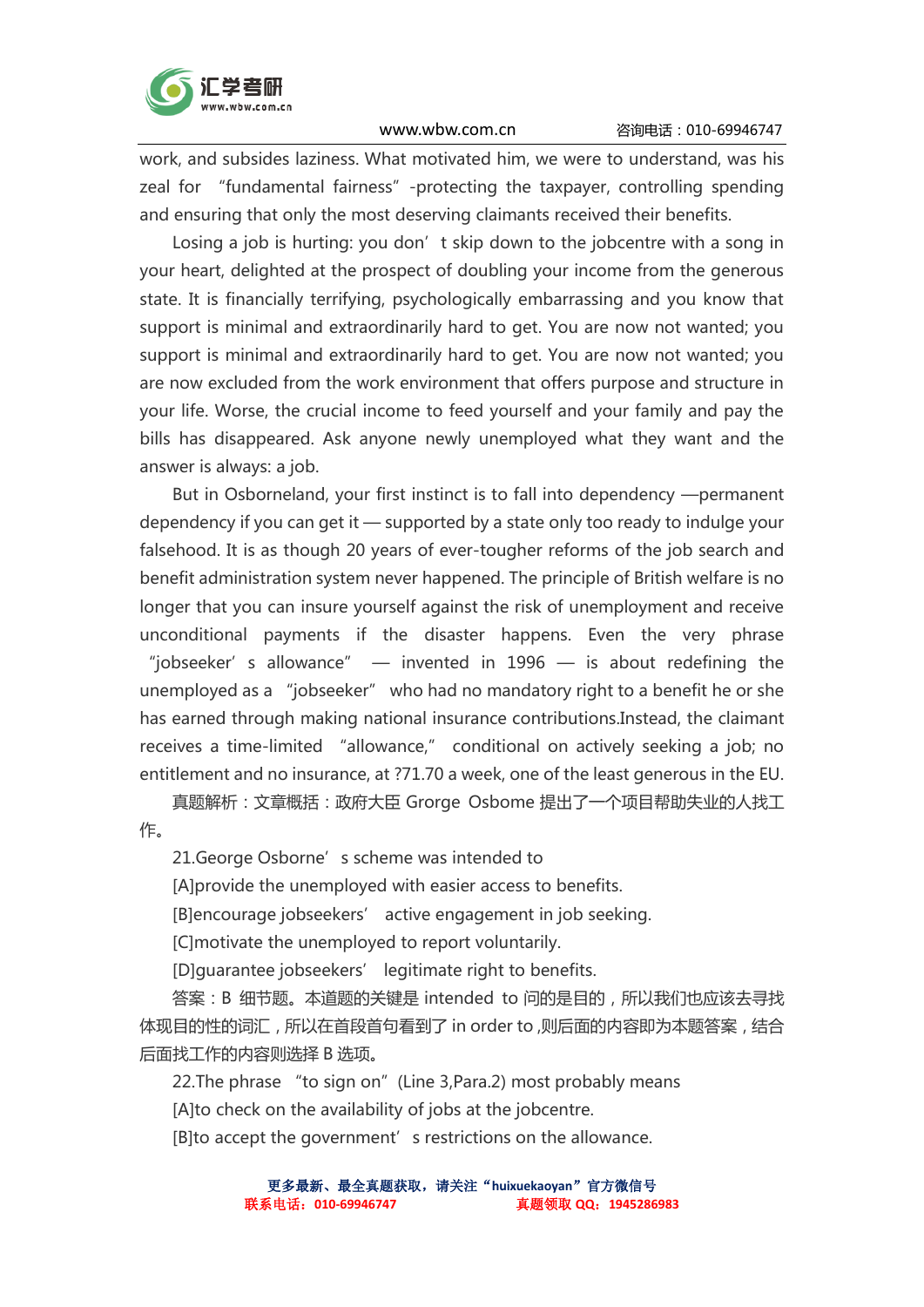

[C]to register for an allowance from the government.

[D]to attend a governmental job-training program.

答案: C 词义句意题。先根据题干定位到第二段第三行,to sign on 前面有一个很明 显的 not,则我们可以推知,这一定是前面的反义,我们只要读懂前面半部分就可以了,前 面说应该 spend looking for work,正好和 A 选项相符,所以我们只要选择一个相反的选 项即可,则选择 C 选项。

23.What promoted the chancellor to develop his scheme?

[A]A desire to secure a better life for all.

[B]An eagerness to protect the unemployed.

[C]An urge to be generous to the claimants.

[D]A passion to ensure fairness for taxpayers.

答案:A 细节题。本道题的关键是题目中的 prompted 和 chancellor,根据 chancellor 能定位到二段第五行,再向下寻找则可发现 motivate 和 prompt 是对应的,所以看本句即 可发现和 A 选项是对应的。

24.According to Paragraph 3, being unemployed makes one one feel

[A]uneasy.

[B]enraged.

[C]insulted.

[D]guilty.

答案: A 细节题。本道题根据 unemployed 回到文中定位在第三段的最后一句,没有 感觉相关内容,所以需要向前找答案,再根据本段第一句话中的 losing a job 即可判定答 案在第二句,因此选择 A 选项。另我们会发现 BCD 三个选项趋于强烈和负面, 所以, 我们 选择 A 选项。

25.To which of the following would the author most probably agree?

[A]The British welfare system indulges jobseekers' laziness.

[B]Osborne's reforms will reduce the risk of unemployment.

[C]The jobseekers' allowance has met their actual needs.

[D]Unemployment benefits should not be made conditional.

答案:B 细节题。本题题根据选项定位。A 选项根据大写字母 The British welfare system 定位到最后一段的第三句,原文是"no longer",选项与原文反向干扰。B 选项 根据 Osborne's reforms

定位到第一段第二句,可以得出该项目可减少失业危险,所以 B 为正确答案。C 选项根 据题干 "the jobseekers' allowance"定位到最后一段倒数第二句,该句提到 "no fundamental right", 恰与 C 选项表意相反, 所以 C 是反向干扰。D 选项根据题干 "conditional"定位到最后一段最后一句,其中只提到"conditional on actively seeking a job...", 并没有要说以后应该怎样, 所以属于无中生有。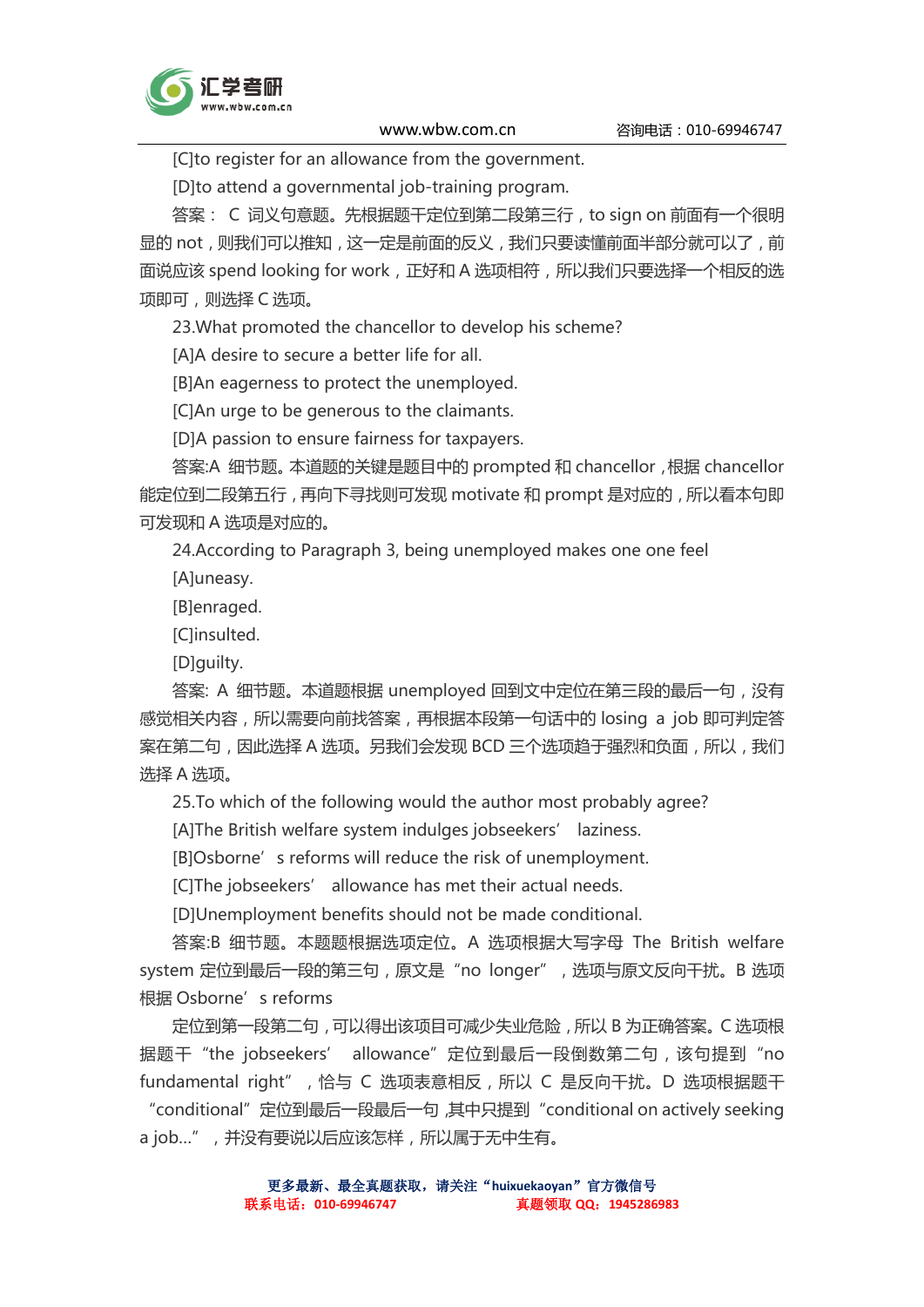

#### Text 2

All around the world, lawyers generate more hostility than the members of any other profession---with the possible exception of journalism. But there are few places where clients have more grounds for complaint than America.

During the decade before the economic crisis, spending on legal services in America grew twice as fast as inflation. The best lawyers made skyscrapers-full of money, tempting ever more students to pile into law schools. But most law graduates never get a big-firm job. Many of them instead become the kind of nuisance-lawsuit filer that makes the tort system a costly nightmare.

There are many reasons for this. One is the excessive costs of a legal education. There is just one path for a lawyer in most American states: a four-year undergraduate degree at one of 200 law schools authorized by the American Bar Association and an expensive preparation for the bar exam. This leaves today's average law-school graduate with \$100,000 of debt on top of undergraduate debts. Law-school debt means that they have to work fearsomely hard.

Reforming the system would help both lawyers and their customers. Sensible ideas have been around for a long time, but the state-level bodies that govern the profession have been too conservative to implement them. One idea is to allow people to study law as an undergraduate degree. Another is to let students sit for the bar after only two years of law school. If the bar exam is truly a stern enough test for a would-be lawyer, those who can sit it earlier should be allowed to do so.Students who do not need the extra training could cut their debt mountain by a third.The other reason why costs are so high is the restrictive guild-like ownership structure of the business. Except in the District of Columbia, non-lawyers may not own any share of a law firm. This keeps fees high and innovation slow. There is pressure for change from within the profession, but opponents of change among the regulators insist that keeping outsiders out of a law firm isolates lawyers from the pressure to make money rather than serve clients ethically.

In fact,allowing non-lawyers to own shares in law firms would reduce costs and improve services to customers, by encouraging law firms to use technology and to employ professional managers to focus on improving firms' efficiency. After all, other countries, such as Australia and Britain, have started liberalizing their legal professions. America should follow.

26.a lot of students take up law as their profession due to

[A]the growing demand from clients.

[B]the increasing pressure of inflation.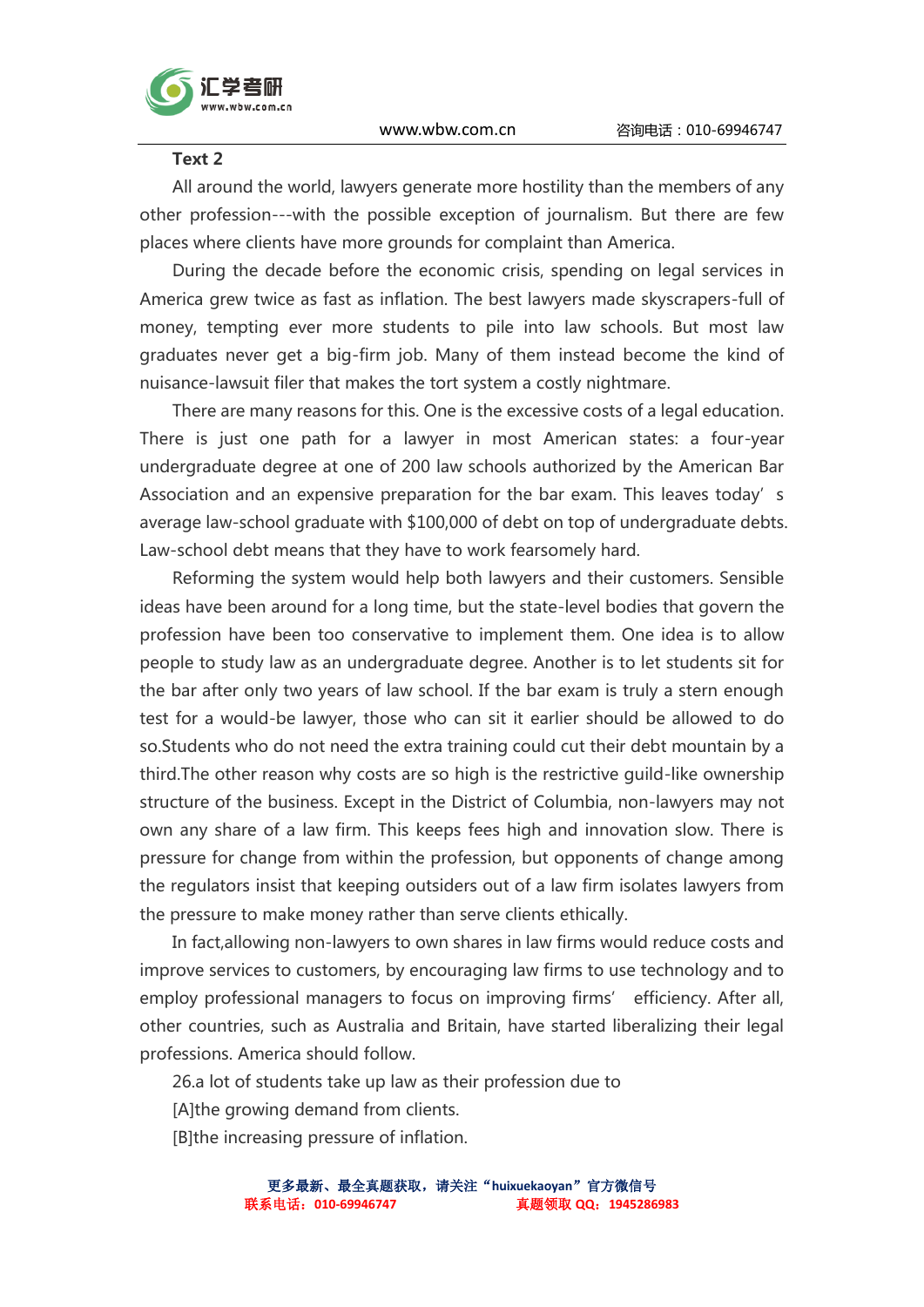

[C]the prospect of working in big firms.

[D]the attraction of financial rewards.

答案:D。该题是因果细节题,考察细节。首先,根据段落定位原则模糊定位,定位到 前几段。其次,再精确定位,题干中有关键词"students""law""profession",回到 原文寻找相关信息。第一段未发现相关信息,然后到第二段看到"The best lawyers made skyscrapers-full of money, tempting ever more students to pile into law schools." 与题干有重合之处,选项 D 是该句的同义替换。A、B、C 三个选项根据原文个别词汇 "clients" "inflation" "big-firm" 等进行干扰。注意,第一段的 But 是个假转折词,并 非答案处。

27.Which of the following adds to the costs of legal education in most American states?

[A]Higher tuition fees for undergraduate studies.

[B]Admissions approval from the bar association.

[C]Pursuing a bachelor's degree in another major.

[D]Receiving training by professional associations.

答案:C。该题是细节题,考察细节。首先根据段落定位原则定位到第三段。其次,根 据题干关键词"the costs of legal education"精确定位到第三段第二句话"One is the excessive costs of a legal education." 问题是 "which of the following adds to the costs of legal education", 因此定位句的下一句就是答案, 即 "There is just one path for a lawyer in most American states: a four-year undergraduate degree in some unrelated subject, then a three-year law degree at one of 200 law schools accredited by the American Bar Association and an expensive preparation for the bar exam."分析选项可知,选项 C 恰当概况了该句子的涵义。A 选项利用三段末尾的"This leaves today's average law-school graduate with \$100,000 of debt on top of undergraduate debts."进行干扰。B 选项无中生有。D 选项根据四段最后一句出现的 "training"个别词汇进行干扰。

28.Hindrance to the reform of the legal system originates from

[A]lawyers' and clients' strong resistance.

[B]the rigid bodies governing the profession.

[C]the stem exam for would-be lawyers.

[D]non-professionals' sharp criticism.

答案:B。该题是原因细节题,问来源。首先段落定位原则定位到第四段。其次,根据 题干关键词"the reform of the legal system"定位到第二句"Sensible ideas have been around for a long time, but the state-level bodies that govern the profession have been too conservative to implement them."选项 B 即为该句的同义替换。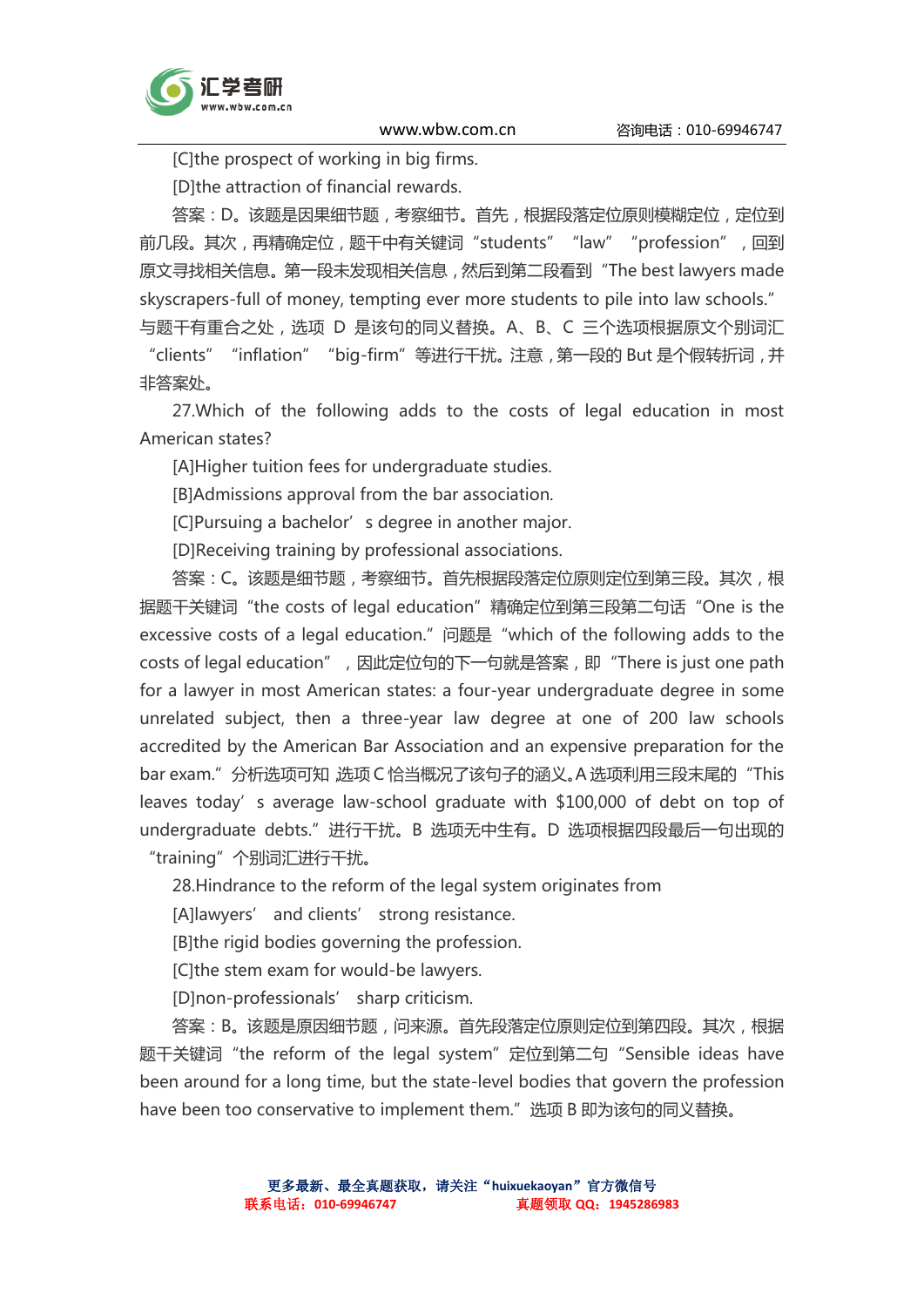

29.The guild-like ownership structure is considered "restrictive" partly because it

[A]bans outsiders' involvement in the profession.

[B]keeps lawyers from holding law-firm shares.

[C]aggravates the ethical situation in the trade.

[D]prevents lawyers from gaining due profits.

答案:A。该题为因果细节题,问原因。根据段落定位原则定位至倒数第二段。其次, 题干中出现"the guild-like ownership structure",精确定位到第二句"Except in the District of Columbia, non-lawyers may not own any share of a law firm. This keeps fees high and innovation slow."此外,在该段最后一句提到"…keeping outsiders out of a law firm isolates lawyers from the pressure to make money rather than serve clients ethically."从而可以得出答案选 A。

30.In this text, the author mainly discusses

[A]flawed ownership of America' s law firms and its causes.

[B]the factors that help make a successful lawyer in America.

[C]a problem in America's legal profession and solutions to it.

[D]the role of undergraduate studies in America's legal education.

答案:C。该题为文章主旨题,考察文章中心。该篇文章属于问题解决型文章,前 5 段 均在说美国法律职业存在的问题,最后一段提出了解决措施"allowing non-lawyers to own shares in law firms would reduce costs and improve services to customers, by encouraging law firms to use technology and to employ professional managers to focus on improving firms' efficiency."。因此,该篇属于问题解决型文章,选 C。其他 几个选项均为文中的个别细节,以偏概全。

#### Text 3

The US\$3-million Fundamental physics prize is indeed an interesting experiment, as Alexander Polyakov said when he accepted this year's award in March. And it is far from the only one of its type. As a News Feature article in Nature discusses, a string of lucrative awards for researchers have joined the Nobel Prizes in recent years. Many, like the Fundamental Physics Prize, are funded from the telephone-number-sized bank accounts of Internet entrepreneurs. These benefactors have succeeded in their chosen fields, they say, and they want to use their wealth to draw attention to those who have succeeded in science.

What's not to like? Quite a lot, according to a handful of scientists quoted in the News Feature. You cannot buy class, as the old saying goes, and these upstart entrepreneurs cannot buy their prizes the prestige of the Nobels, The new awards are an exercise in self-promotion for those behind them, say scientists. They could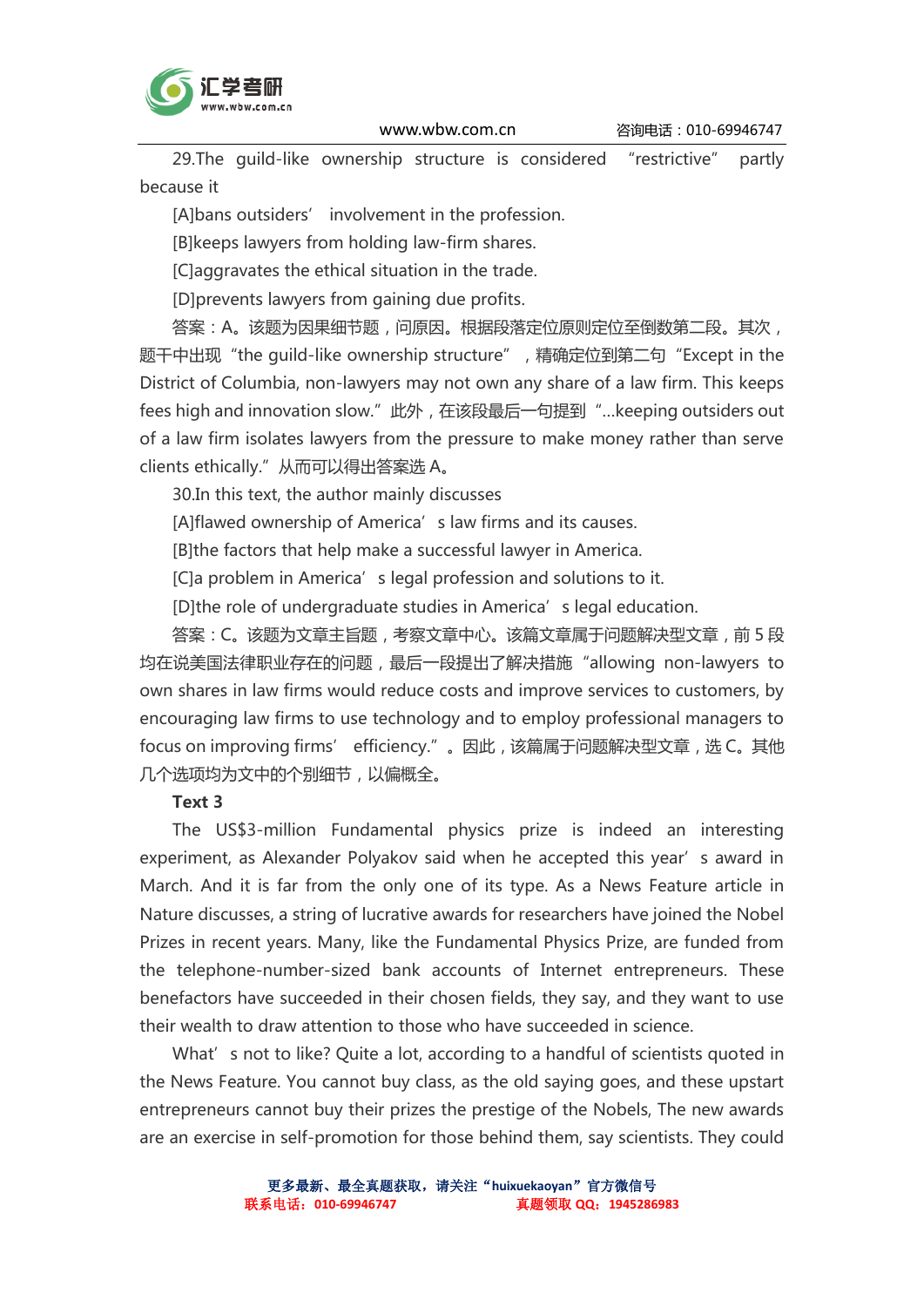

distort the achievement-based system of peer-review-led research. They could cement the status quo of peer-reviewed research. They do not fund peer-reviewed research. They perpetuate the myth of the lone genius.

The goals of the prize-givers seem as scattered as the criticism.Some want to shock, others to draw people into science, or to better reward those who have made their careers in research.

As Nature has pointed out before, there are some legitimate concerns about how science prizes—both new and old—are distributed. The Breakthrough Prize in Life Sciences, launched this year, takes an unrepresentative view of what the life sciences include.But the Nobel Foundation's limit of three recipients per prize, each of whom must still be living, has long been outgrown by the collaborative nature of modern research—as will be demonstrated by the inevitable row over who is ignored when it comes to acknowledging the discovery of the Higgs boson. The Nobels were, of course,themselves set up by a very rich individual who had decided what he wanted to do with his own money. Time, rather than intention, has given them legitimacy.

As much as some scientists may complain about the new awards, two things seem clear. First, most researchers would accept such a prize if they were offered one. Second, it is surely a good thing that the money and attention come to science rather than go elsewhere, It is fair to criticize and question the mechanism—that is the culture of research, after all—but it is the prize-givers' money to do with as they please. It is wise to take such gifts with gratitude and grace.

真题解析:

文章主题及背景知识:此篇阅读的主题内容为"基础物理学奖",如果对于这一背景信 息有所了解,这篇文章便可轻松看懂,做题更是十拿九稳!与 2013 年相比,2014 考研阅 读文章同样注重时效性,Text3 便是反应了 2013 年 3 月份的一次实时事件:基础物理学基 金会于 3 月 20 日晚在瑞士日内瓦揭晓了 2013 年基础物理学奖!所以 2015 考研的同学们 一定要多多关注社会热点话题,拓展视野,丰富自己的文化背景知识,这样才能取得事半功 倍的效果!

文章讲到的是关于和诺贝尔奖一样的奖金丰厚的奖项出现,这些奖项就是由一些网络的 公司或者是一些新贵们他们得出这样大量的钱,当然会遭出一些批评,这些奖项还是没法和 诺贝尔奖相比的,阶级是没法改变的,名望是没法购买的。当然这一系列的东西,在前三段 当中谈到之后,到了最后一段,作者表明他的观点,纵然这些对科学家的奖励在奖项上存在 着一些瑕疵,存在着一些不合理的地方。但是对于科学家来说,有人给你钱支持你的研究, 终归是好的。也就是说从 31 到 35 题基本上没有难题, 也没有可以去争议的, 也是既所得 的文章。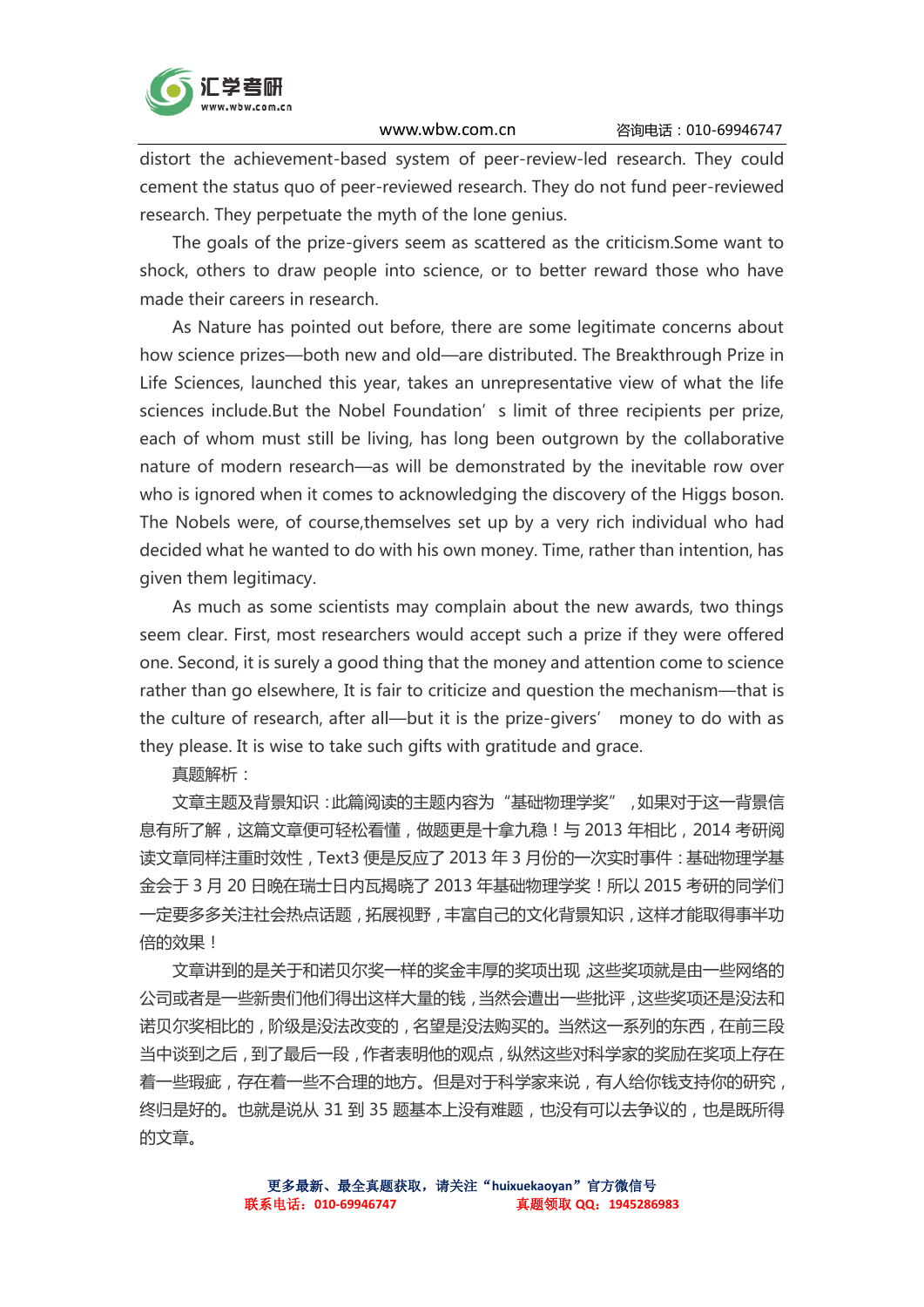

31.The Fundamental Physical Prize is seen as

[A]a symbol of the entrepreneurs' s wealth.

[B]a possible replacement of the Nobel Prize.

[C]an example of bankers' investment.

[D]a handsome reward for researchers.

答案:A 为细节题。根据题干中的 Fundamental Physics Prize 可以定位到第一段, 但除此之外就没有其他细节提示信息了,所以我们只能根据几个选项去定位,分别根据选项 中的 entrepreneurs、Nobel Prize、investment、reward 去定位, 在第一段末句找到了 与 A 选项相一致的句子,则判定 A 选项正确。

32. The phrase "to sign on" (Line 3, Para.2) most probably means

[A]the profit-oriented scientists.

[B]the founders of the new award.

[C]the achievement-based system.

[D]peer-review-led research.

答案:B 为细节题。根据题干中的 critics 定位到第三段,可知第二段没有出题,从第 三段第二句可以得出本道题的正确选项,who have made their careers in research 即为 B 选项中的 The founders。

33.What promoted the chancellor to develop his scheme?

[A]controversies over the recipients' status.

[B]the joint effort of modern researchers.

[C]legitimate concerns over the new prize.

[D]the demonstration of research findings.

答案: D 为细节题。本道题如果从题干中看更像是例证题,但题目中说道 the case involves 即问例子本身,所以为一道细节题。我们在第四段倒数第三句中找到了 Higgs boson, 定位到本句可以得知 nature of modern research---as well as demonstrated by……即为本道题正确答案。

34.According to Paragraph 3, being unemployed makes one one feel

[A]Their endurance has done justice to them.

[B]Their legitimacy has long been in dispute.

[C]They are the most representative honor.

[D]History has never cast doubt on them.

答案: A 为判断题。此类题型是考试中的一个难点,在题干中提示信息非常少,所以 我们需要根据每个选项分别定位。A 选项的 durance 定位到本段最后一句 time。B 选项根 据 legitimacy 定位到第一句。C 选项没有提到。D 选项从最后一段可以验证确实是收到了 质疑,B 选项和原文不符,可以得知答案为 A。

35.To which of the following would the author most probably agree?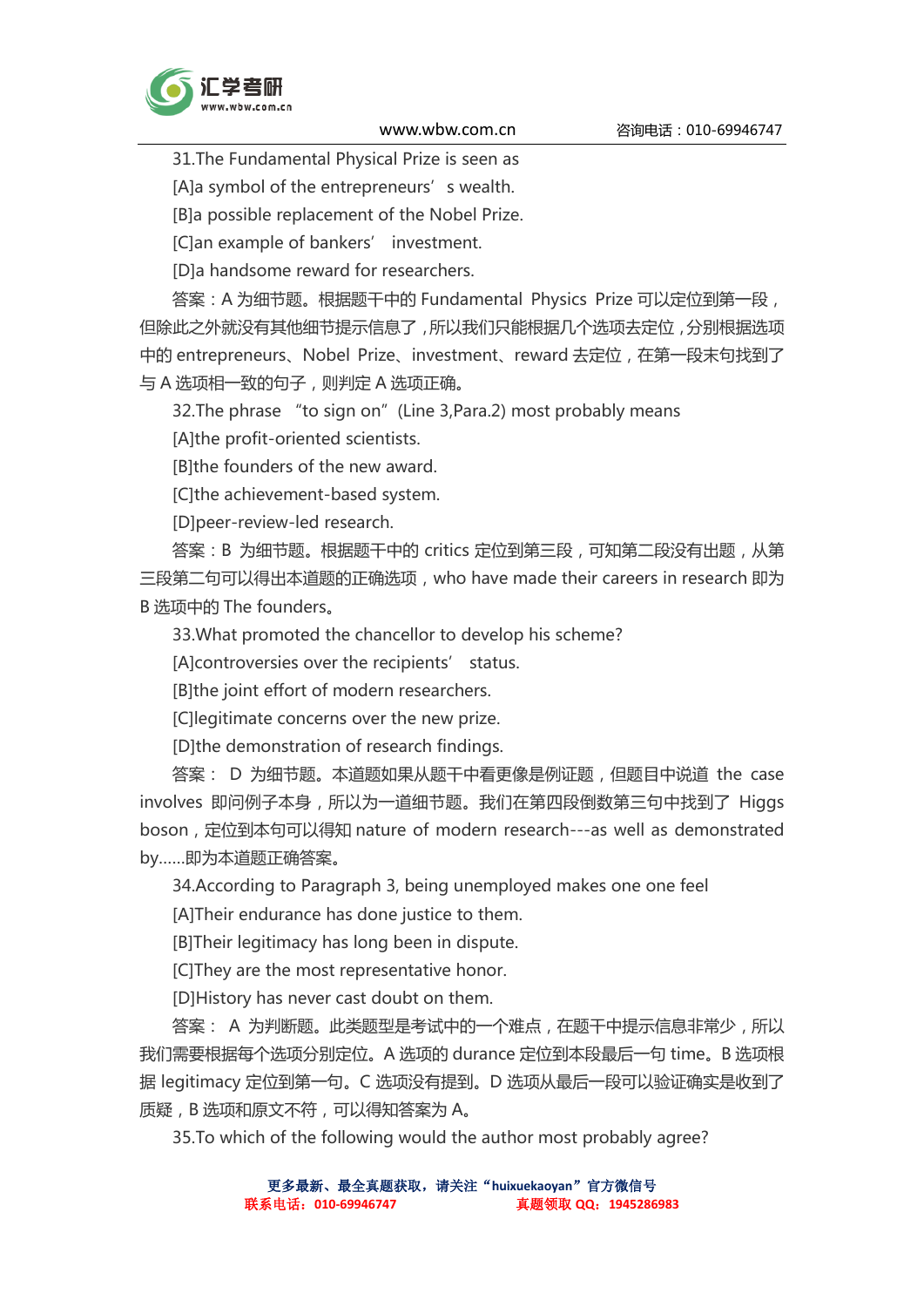

[A]acceptable despite the criticism.

[B]harmful to the culture of research.

[C]subject to undesirable changes.

[D]unworthy of public attention.

答案: A 为主旨题。本题属于作者观点,出在最后一段则说明更多体现了文章的主旨, 因为还有一个段落对应,则我们可以在最后一段找答案,根据题干中的 award 我们可以得 知全文的最后一句明确体现了作者的观点,故选 A。

#### Text 4

"The Heart of the Matter," the just-released report by the American Academy of Arts and Sciences, deserves praise for affirming the importance of the humanities and social sciences to the prosperity and security of liberal democracy in America. Regrettably, however, the report's failure to address the true nature of the crisis facing liberal education may cause more harm than good.

In 2010, leading congressional Democrats and Republicans sent letters to the American Academy of Arts and Sciences asking that it identify actions that could be taken by "federal, state and local governments, universities, foundations, educators, individual benefactors and others" to "maintain national excellence in humanities and social scientific scholarship and education."

In response, the American Academy formed the Commission on the Humanities and Social Sciences, with Duke University President Richard Brodhead and retired Exelon CEO John Rowe as co-chairmen. Among the commission's 51 members are top-tier-university presidents, scholars, lawyers, judges, and business executives, as well as prominent figures from diplomacy, filmmaking, music and journalism.

The goals identified in the report are generally admirable. Because representative government presupposes an informed citizenry, the report supports full literacy; stresses the study of history and government, particularly American history and American government; and encourages the use of new digital technologies.

To encourage innovation and competition, the report calls for increased investment in research, the crafting of coherent curricula that improve students' ability to solve problems and communicate effectively in the 21st century, increased funding for teachers and the encouragement of scholars to bring their learning to bear on the great challenges of the day. The report also advocates greater study of foreign languages, international affairs and the expansion of study abroad programs.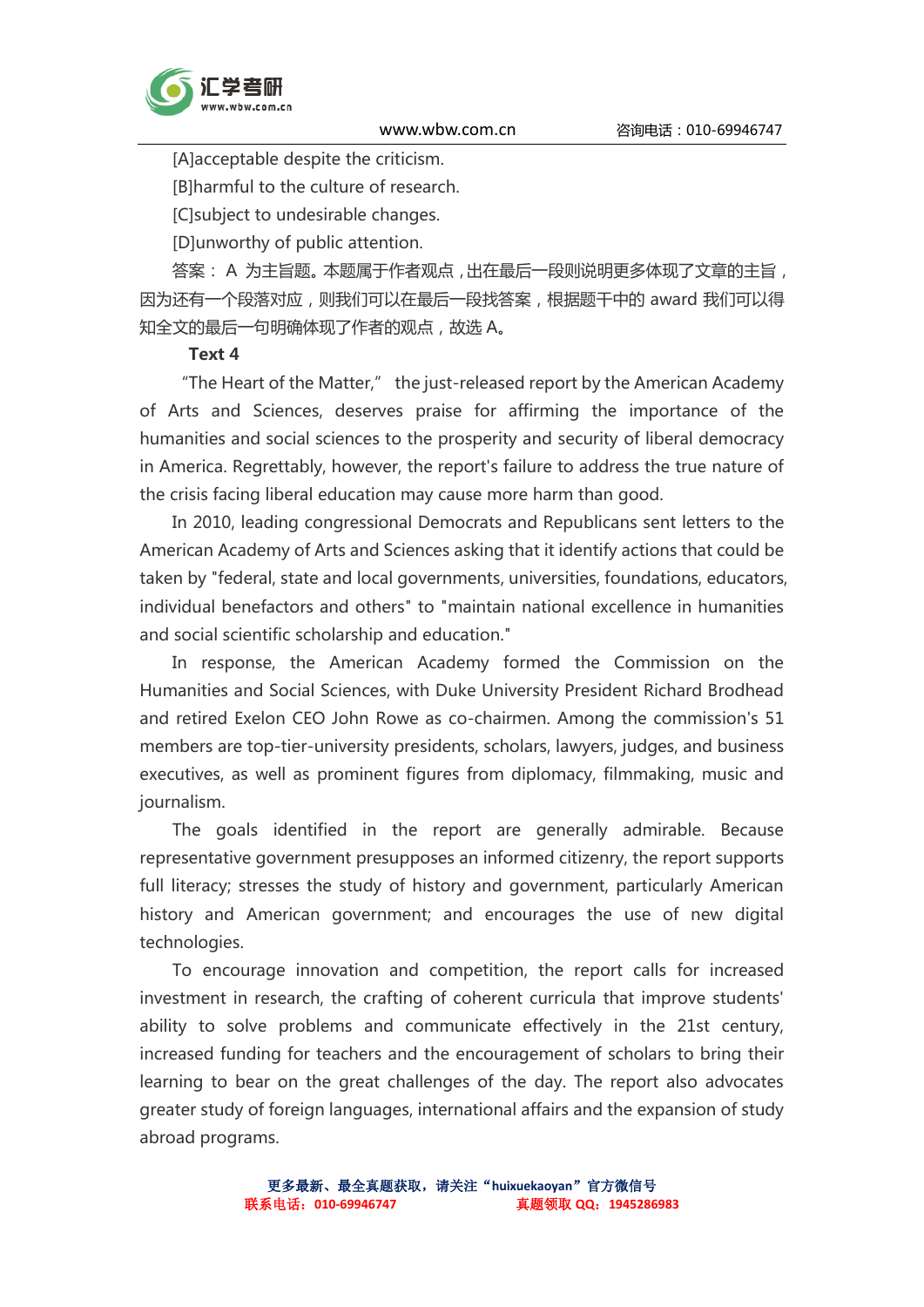

One of the more novel ideas in the report is the creation of a "Culture Corps" in cities and town across America to "transmit humanistic and social scientific expertise from one generation to the next."

Unfortunately, despite 2? years in the making, "The Heart of the Matter" never gets to the heart of the matter: the illiberal nature of liberal education at our leading colleges and universities.

The commission ignores that for several decades America's colleges and universities have produced graduates who don't know the content and character of liberal education and are thus deprived of its benefits. Sadly, the spirit of inquiry once at home on campus has been replaced by the use of the humanities and social sciences as vehicles for disseminating "progressive," or left-liberal propaganda.

Today, professors routinely treat the progressive interpretation of history and progressive public policy as the proper subject of study while portraying conservative or classical liberal ideas—such as free markets, self-reliance and a distrust of central planning—as falling outside the boundaries of routine, and sometimes legitimate, intellectual investigation.

The AAAS displays great enthusiasm for liberal education. Yet its report may well set back reform by obscuring the depth and breadth of the challenge that congress asked it to illuminate.

36. According to Paragraph 1, what is the author's attitude toward the AAAS's report?

[A] Critical

[B] Appreciative

[C] Contemptuous

[D] Tolerant

本篇文章选自华尔街日报。主要讲的是非自由教育以及"问题核心"这个报告。 答案解析:

36.选 A,该题是细节态度题。并非考察全文的态度,也就是说要细节定位。根据题干 定位原则,定位第一段 AAAS 出现之处,并且一定要找到表示评价的部分。该题迷惑性很 强,因为文章在AAAS后面就又"praise"所以容易误导大家选择答案B "appreciative(欣 赏的)",但是我们应该看到有 however, 我们知道如果第一段出现转折, 那此转折一定跟 主旨有关。同时各个题都与主旨相关, 所以这道题应该于主旨相关, 后文中的"may cause more harm than good."让我们知道它的还多余利,所以答案选择 A,批判性的。

37. Influential figures in the Congress required that the AAAS report on how to

[A] retain people's interest in liberal education

[B] define the government' s role in education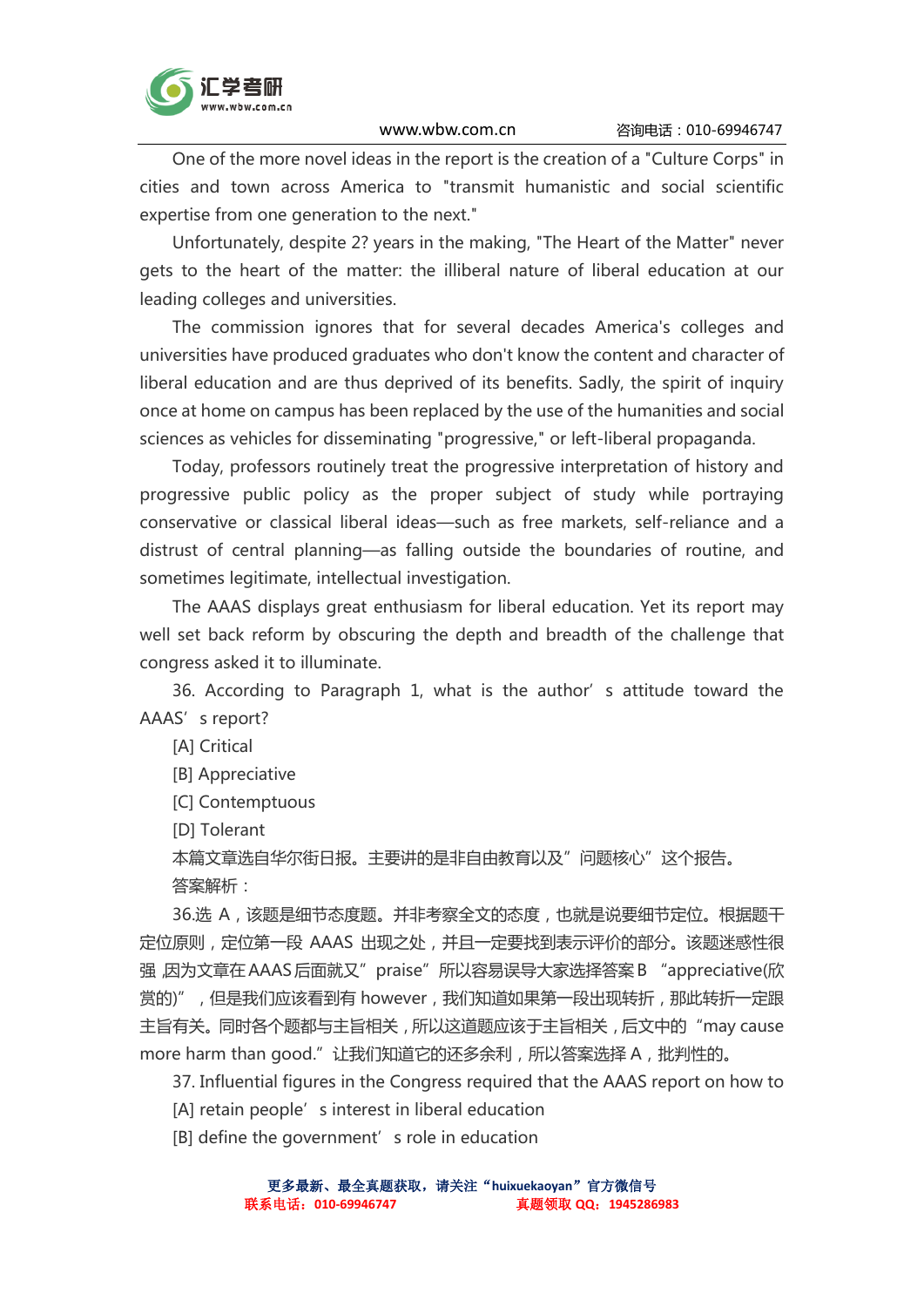

[C] keep a leading position in liberal education

[D] safeguard individuals rights to education

37,选 C,细节题。根据自然段定位原则,36 题在第一段出题,38 题在第三段出题, 那 37 题在第二段出题的可能性就很大。同时题干定位"Influential figures in the Congress"与 "leading congressional Democrats and Republicans"同义替换。定位 的答案是 asking that it identify actions that could be taken by "federal, state and ….., individual benefactors and others" to "asking that it identify actions that could be taken by "federal, state and local governments, universities, foundations, educators, individual benefactors and others" to "maintain national excellence in humanities and social scientific scholarship and education. "In humanities and social scientific scholarship and education. "也就是说答案重点在 maintain national excellence 刚好 与选项 C 中的 leading position 进行同义替换。ABD 与文章不符合。

- 38. According to Paragraph 3, the report suggests
- [A] an exclusive study of American history
- [B] a greater emphasis on theoretical subjects
- [C] the application of emerging technologies
- [D] funding for the study of foreign languages

38,选 C,推理题。Suggest 是推理题的标志。先化选项关键词,发现选项 A 是讲 American history 选项 B; 是讲 theoretical subjects;选项 C]emerging technologies; 选项 Dfunding foreign languages。返回原文定位的时候 A 选项中的 "exclusive 排外" 并没有在 "stresses the study of history and government, particularly American history and American government;"这句话中体现。B 选项中的理论学科没有定位点。 D 选项与原文"increased funding for teachers"以及"greater study of foreign languages," 不 符 。 属 于 张 冠 李 戴 。 "encourages the use of new digital technologies."与选项 C 同义替换。

- 39. The author implies in Paragraph S that professors are
- [A] supportive of free markets
- [B] cautious about intellectual investigation
- [C] conservative about public policy
- [D] biased against classical liberal ideas

39 题选 B,属于推理题。Implies 是推理题的标志。同时根据提题干定位第五段, 找 professor. "professors routinely treat the progressive interpretation of history and progressive public policy as the proper subject of study while portraying conservative or classical liberal ideas—such as free markets, self-reliance —as falling outside the boundaries of routine, and sometimes legitimate, intellectual investigation."A 选项中的 free markets 前面的修饰词语是 conservative or liberal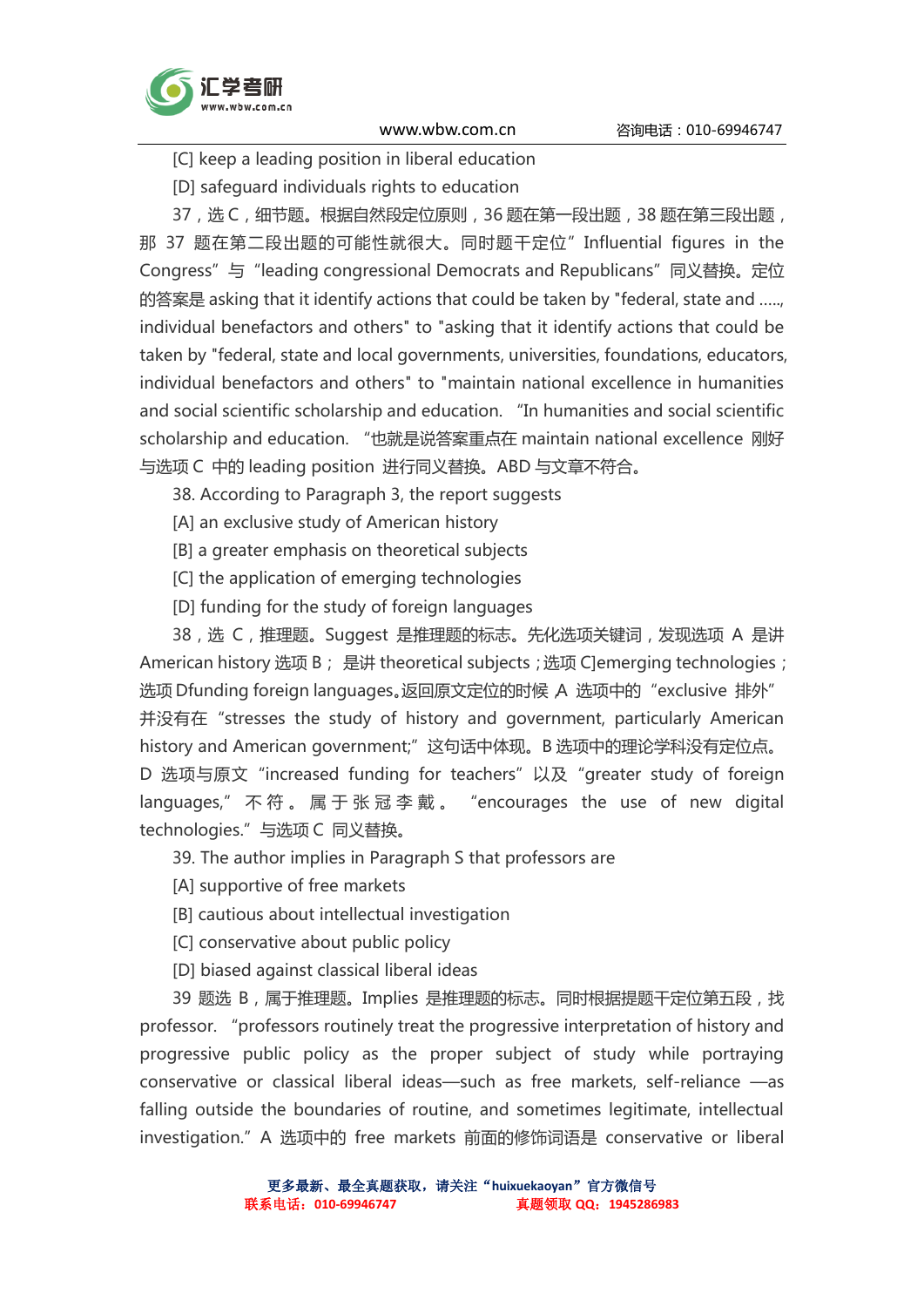

ideas 没有体现 A 选项中的 supportive。C 选项中的 conservative 与文中 progressive public policy 不符合。D 选项中 biased 没有体现, 故排除。所以选 B。

40. Which of the following would be the best title for the text?

[A] Ways to Grasp "The Heart of the Matter"

[B] Illiberal Education and "The Heart of the Matter"

[C] The AAAS's Contribution to Liberal Education

[D] Progressive Policy vs. Liberal Education

40.题选择 B。主旨大意题。先看其他题题干,我们锁定关键词是 report ,而 report 就 是"the heart of the matter " 故排除 C 和 D.而我们看 A 发现文章并没有讲如何抓住 "问题核心"的各个方法。排除 A, 选择 B

#### Part B

Directions:

The following paragraphs are given in a wrong order. For Questions 41-45, you are required to reorganize into a coherent text by choosing from the list A-G and filling them into the numbered boxes .Paragraphs A and E have been correctly placed. Mark your answers on the ANSWER SHEET.(10 points)

[A] Some archaeological sites have always been easily observable—for example, the Parthenon in Athens, Greece; the pyramids of Giza in Egypt; and the megaliths of Stonehenge in southern England. But these sites are exceptions to the norm .Most archaeological sites have been located by means of careful searching, while many others have been discovered by accident. Olduvai Gorge, fell into its deep valley in 1911.Thousands of Aztec artifacts came to light during the digging of the Mexico City subway in the 1970s.

[B] In another case, American archaeologists Rene million and George Cowgill spent years systematically mapping the entire city of Teotihuacan in the valley of Mexico near what is now Mexico City .at its peak around AD 600, this city was one of the largest human settlements in the word. The researchers mapped not only the city's vast and ornate ceremonial areas, but also hundreds of simpler apartment complexes where common people lived.

[C] How do archaeologists know where to find what they are looking for when there is nothing visible on the surface of the ground? Typically, they survey and sample (make test excavations on) large areas of terrain to determine where excavation will yield useful information. Surveys and test samples have also become important for understanding the larger landscapes that contain archaeological sites.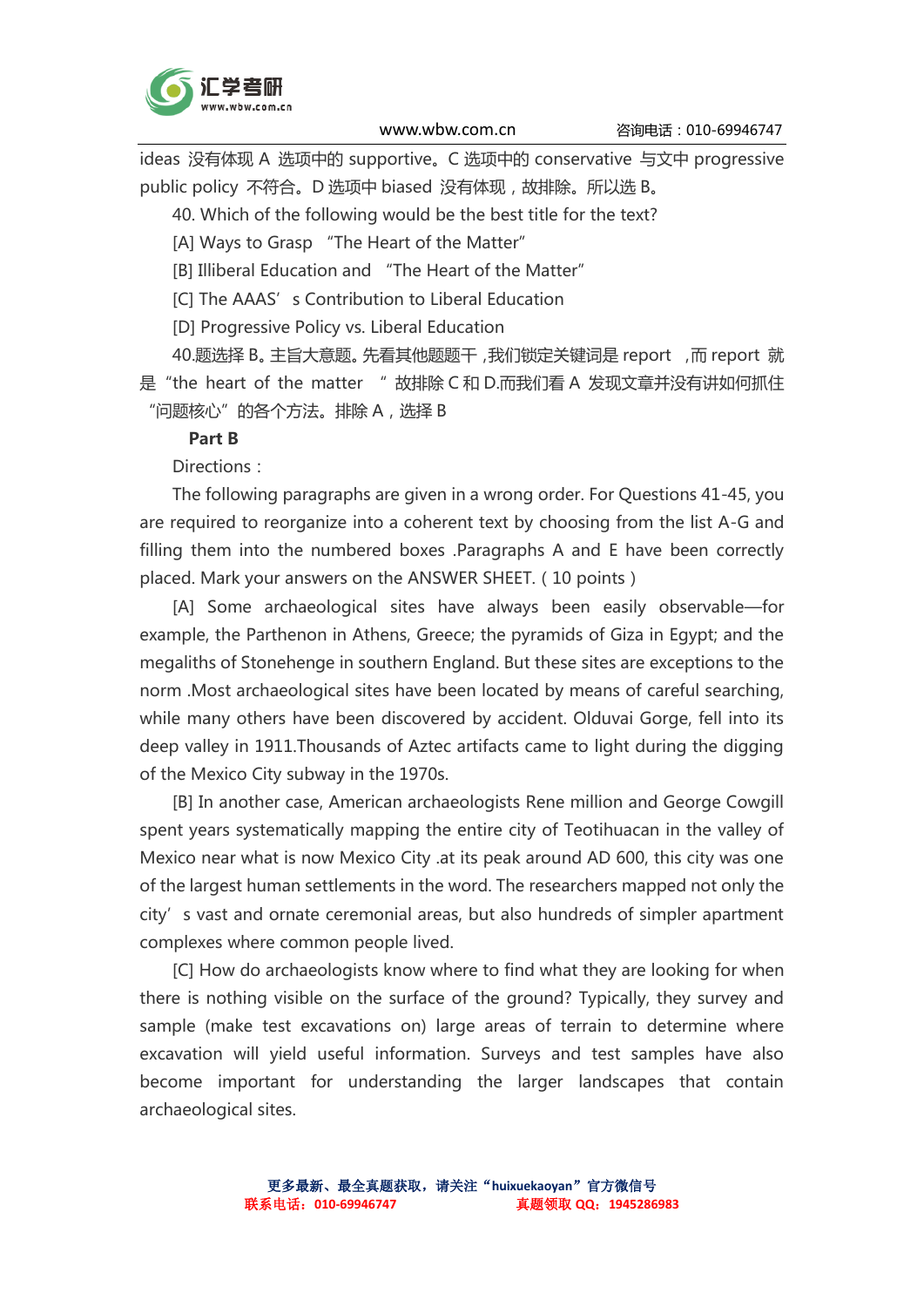

[D] Surveys can cover a single large settlement or entire landscapes.in one case, many researchers working around the ancient Maya city of Copán, Honduras, have located hundreds of small rural village and individual dwellings by using aerial photographs and by making surveys on foot. The resulting settlement maps show how the distribution and density of the rural population around the city changed dramatically between AD500 and 850, when Copán collapsed.

[E] To find their sites, archaeologists today rely heavily on systematic survey methods and a variety of high-technology tools and techniques. Airbone technologies, such as different types of radar and photographic equipment carried by airplanes or spacecraft, allow archaeologists to learn about what lies beneath the ground without digging. Aerial surveys locate general areas of interest or larger buried features, such as ancient buildings or fields.

[F] Most archaeological sites, however, are discovered by archaeologists who have set out to look for them. Such searches can take years. British archaeologist Howard Carter knew that the tomb of the Egyptian pharaoh Tutankhamum existed from information found in other sites. Carter sifted through rubble in the Valley of the King for seven years before he located the tomb in 1922. In the late 1800s British archaeologist Sir Arthur Eyan combed antique dealers' stores in Athens, Greece. He was searching for thing engraved seals attributed to the ancient Mycenaean culture that dominated Greece from the 1400s to 1200s BC. Evas's interpretations of those engravings eventually led them to find the Minoan palace at Knossos on the island of Crete, in 1900.

[G] Ground surveys allow archaeologists to pinpoint the places where digs will be successful. Most ground surveys involve a lot of walking, looking for surface clues such as small fragments of pottery. They often include a certain amounts of digging to test for buried materials at selected points across a landscape. Archaeologists also may locate buried remains by using such technologies as ground radar, magnetic-field recording, and metal detector. Archaeologists commonly use computers to map sites and the landscapes around sites. Two and three-dimensional maps are helpful tools in planning excavations, illustrating how sites look, and presenting the results of archaeological research.

41 --- A --- 42. --- E ---43 --- 44 --- 45

解析: 本文选自发表于 2003 年 The International History Project 的文章, 题目为 Archeology.

41. 此题是首段,所以需要找寻综述性的段落。其中 A 和 E 选项是给出的, 所以只需 从余下选项进行选择。B 选项中有 another, 所以不会是第一段。E 选项中代词 their 没有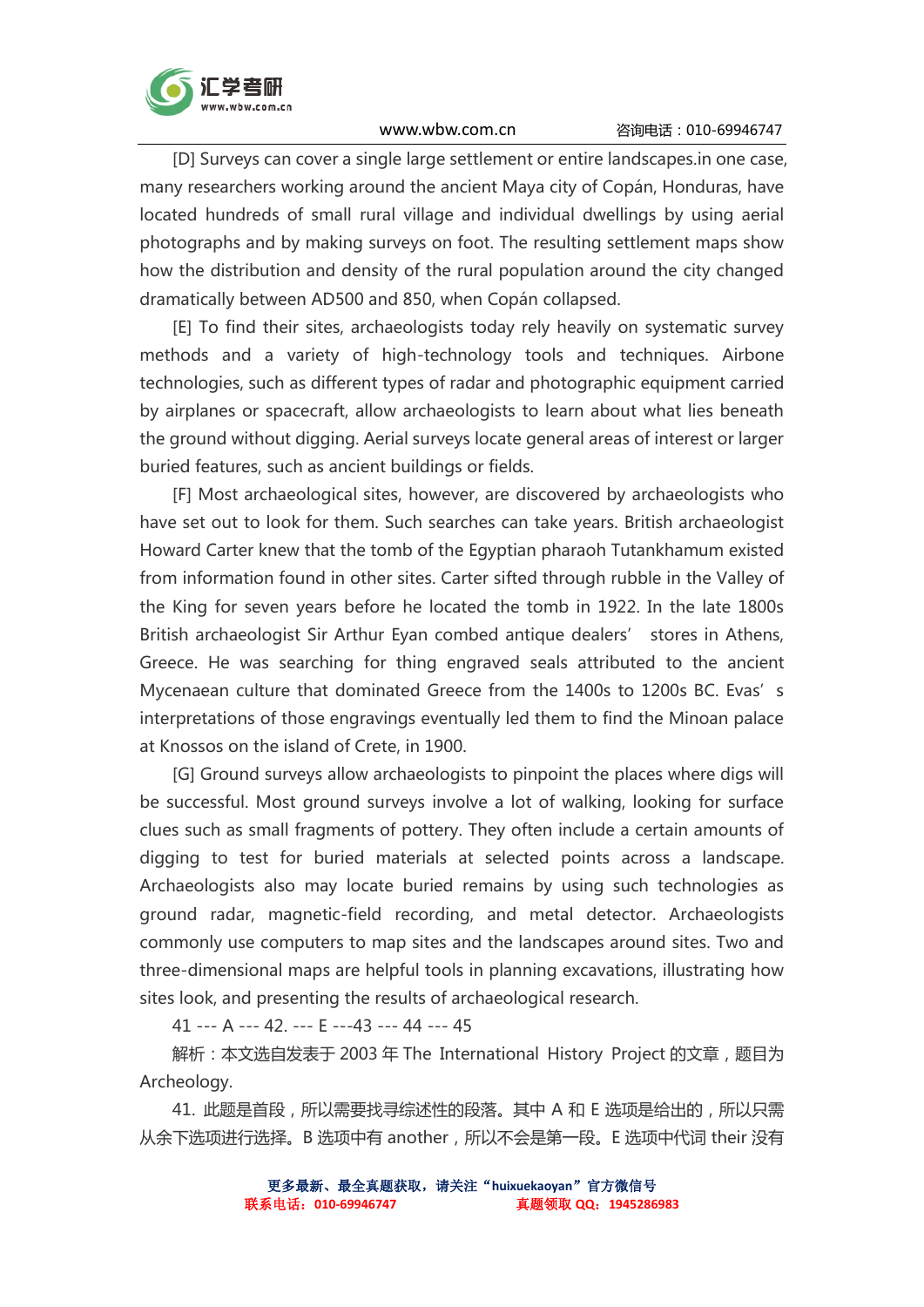

指代对象。F 中有 however,也不会是第一段。因此,只留下 C 和 D 选项。在 C 选项最后一 句提到 survey 和 test sample 也很重要。而在 D 选项开头就提到了 survey,而且整段都是, 由此可看出 D 是对 C 的分述。所以 C 是首段。

42. 此题排在 A 项之后,所以内容上应该是衔接的。A 项主要谈论的是大部分考古地 点是通过仔细搜寻之后找到的,而其他的很多是被偶然发现的,接着举了一些例子。接下来 在看各段首句的时候,发现 F 项中提到大部分考古地点是被考古学家们特意寻找发现的,和 A 提到的偶然发现意思相反,所以 F 正确。

43. 此题排在 E 项之后。E 选项最后一句提到天空的搜寻,而在 G 选项的开头提到地面 搜寻,正好形成对应,所以为正确答案。

44. 此时,只留下 B 和 D 选项。其中 B 选项开头提到了 in another case,所以前面一 段一定要提到 in one case, 而 D 选项中有 in one case.所以,D 选项在前。

45. 根据上面的分析,此题只能选 B。

Part C

Directions:

Read the following text carefully and then translate the underlined segments into Chinese. Your translation should be written on the ANSWER SHEET(10 points)

Music means different things to different people and sometimes even different things to the same person at different moments of his life. It might be poetic, philosophical, sensual, or mathematical, but in any case it must, in my view, have something to do with the soul of the human being. Hence it is metaphysical; but the means of expression is purely and exclusively physical: sound. I believe it is precisely this permanent coexistence of metaphysical message through physical means that is the strength of music.46) It is also the reason why when we try to describe music with words, all we can do is articulate our reactions to it, and not grasp music itself.

Beethoven's importance in music has been principally defined by the revolutionary nature of his compositions. He freed music from hitherto prevailing conventions of harmony and structure. Sometimes I feel in his late works a will to break all signs of continuity. The music is abrupt and seemingly disconnected, as in the last piano sonata. In musical expression, he did not feel restrained by the weight of convention. 47) By all accounts he was a freethinking person, and a courageous one, and I find courage an essential quality for the understanding, let alone the performance, of his works.

This courageous attitude in fact becomes a requirement for the performers of Beethoven's music. His compositions demand the performer to show courage, for example in the use of dynamics. 48) Beethoven's habit of increasing the volume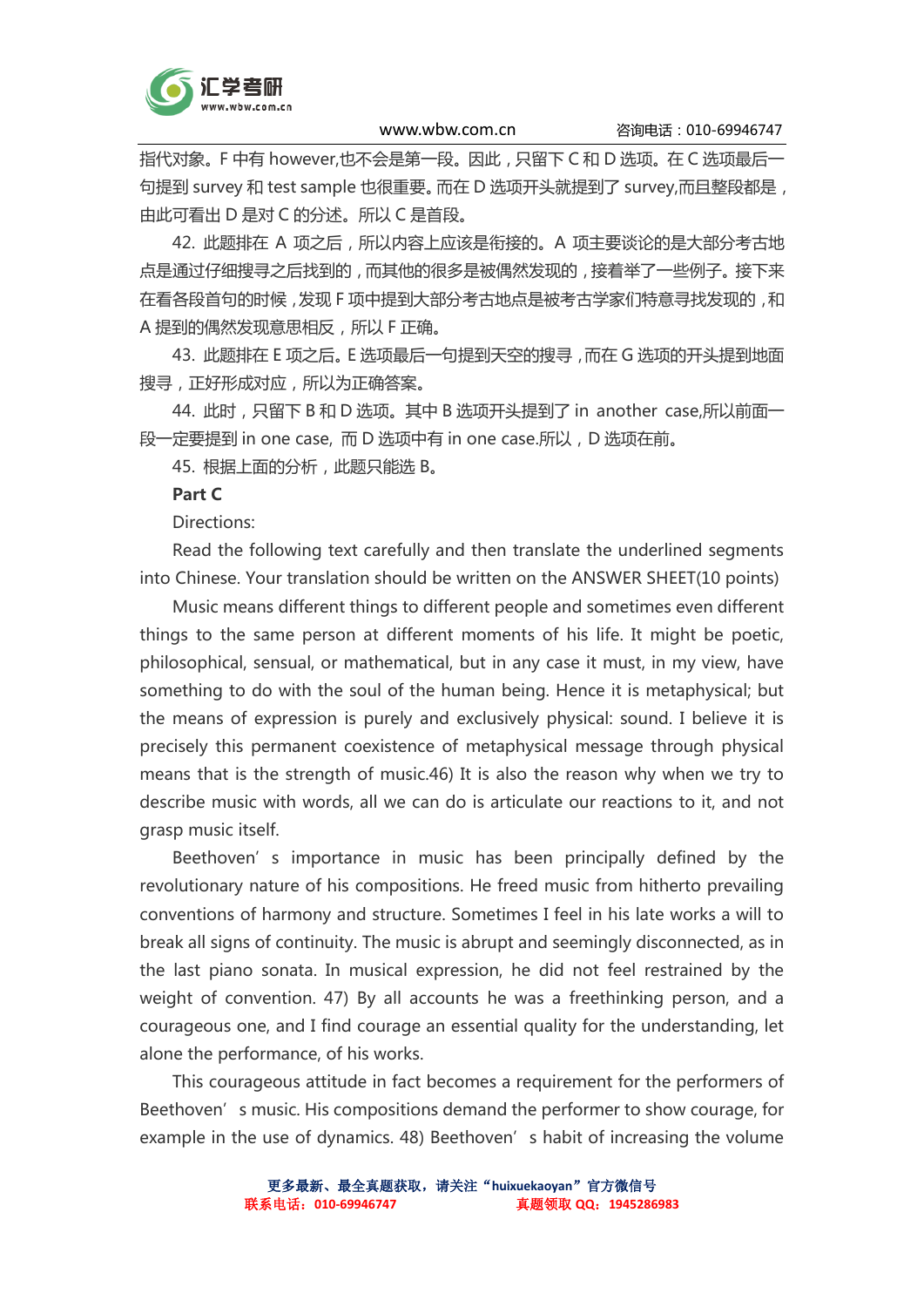

with an extreme intensity and then abruptly following it with a sudden soft passage was only rarely used by composers before him.

Beethoven was a deeply political man in the broadest sense of the word. He was not interested in daily politics, but concerned with questions of moral behavior and the larger questions of right and wrong affecting the entire society.49) Especially significant was his view of freedom, which, for him, was associated with the rights and responsibilities of the individual: he advocated freedom of thought and of personal expression.

Beethoven's music tends to move from chaos to order as if order were an imperative of human existence. For him, order does not result from forgetting or ignoring the disorders that plague our existence; order is a necessary development, an improvement that may lead to the Greek ideal of spiritual elevation. It is not by chance that the Funeral March is not the last movement of the Eroica Symphony, but the second, so that suffering does not have the last word. 50) One could interpret much of the work of Beethoven by saying that suffering is inevitable, but the courage to fight it renders life worth living.

46. It is also the reason why when we try to describe music with words, all we can do is articulate our reactions to it, and not grasp music itself.

【句型分析】本句主句主干为 it is the reason,why 引导定语从句,修饰 the reason。 定语从句的主干是 all we can do is articulate our reactions and not grasp music itself, 其表语是不定式短语,由于主语中含有 do,不定式符号 to 省略: articulate our reactions and not grasp music itself, our reactions 之后 to it 为其定语, it 指代 music。定语从 句中还包含 when 引导的时间状语从句。

【翻译要点】①本句主干的主句是主系表结构,reason 后 why 引导的定语从句较长, 翻译时可以与主干部分结合,调整表达为:这也就是为什么….。

②定语从句中,when 引导时间状语从句,其中 with words 做状语,翻译时需调整语 序到其修饰的 to describe 之前, 可以表达为"当我们尝试用语言来描述音乐时"。定语从 句的主干顺译即可, 其中 reaction 根据语境, 可以翻译为"感受", 其定语 to it 在表达时 前置, it 指代还原为"音乐", 则可以翻译为"所有我们能做的, 就是明确表达我们对于音 乐的感受",或者调整表达为"我们只能明确表达我们对于音乐的感受"。and 之后,grasp 依据语境,需要翻译为"理解"。

【译文总结】这也是为什么当我们试图用语言来描述音乐时,我们只能明确表达我们对 于音乐的感受,而不能完全理解音乐本身。

47. By all accounts he was a freethinking person, and a courageous one, and I find courage an essential quality for the understanding, let alone the performance, of his works.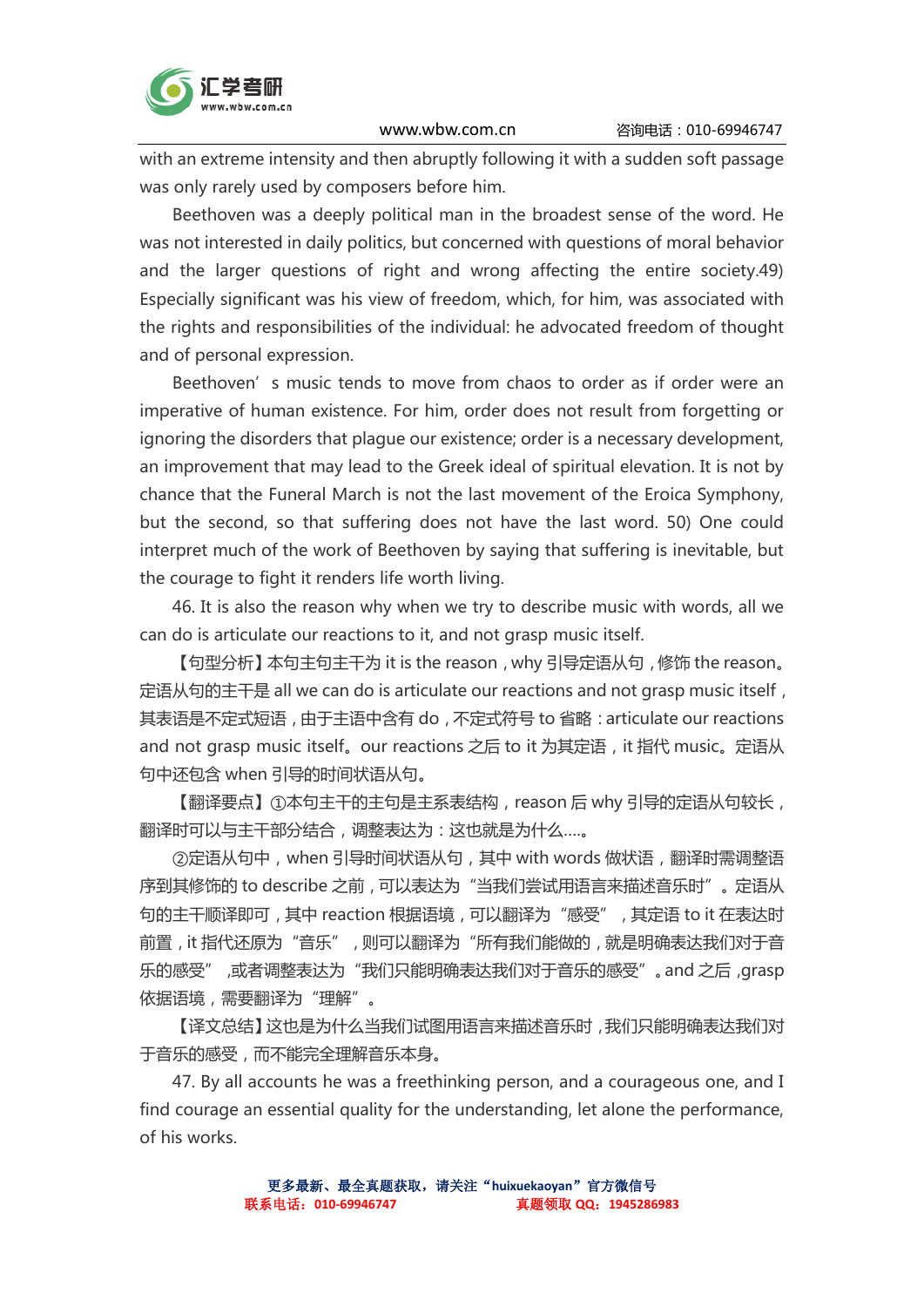

【句型分析】本句为并列句。第一个分句 he was a freethinking person, and a courageous one,句首 by all accounts 为固定搭配,意思是"根据各方面说"。第二个 分句的主干为 I find courage an essential quality, 其中宾语为 courage, 而 an essential quality 是宾语补足语。quality 后介词短语 for the understanding of his work 为其定语, 其中还包含一个插入结构 let alone the performance。

【翻译要点】① 第一个分句结构比较简单,句首固定搭配 by all accounts,可以调整 表达,翻译为"据大家所说"。主干顺译即可,其中 he 指代"贝多芬", one 指代 person。 这一部分可以翻译为"贝多芬是个思想自由、充满勇气的人"。

②第二个分句,主干为"我发现勇气是一个关键品质",quality 后为其定语 for the understanding of his work, 其中 the understanding of his work 意思为"对于其作品 的理解",做词性转化后,可以表达为"理解其作品",这个介词短语需要调整语序前置于 quality,可以翻译为"理解他作品的关键品质",则第二个分句可以表达为"我发现勇气, 是理解他作品的关键品质"。还可以调整表达为"我发现勇气这一品质,是理解他作品的关 键"。

③在定语 for the understanding of his work 中的插入成分,在逻辑上 let alone 并 列 the understanding 和 the performance,二者共用定语 of his works,顺译句末即可: 更不必说是演出其作品的关键品质。

【译文总结】人们普遍认为,他(贝多芬)是个思想自由、充满勇气的人,我发现勇气 这一品质,是理解他作品的关键,更不必说是演出其作品的关键。

48. Beethoven's habit of increasing the volume with an extreme intensity and then abruptly following it with a sudden soft passage was only rarely used by composers before him.

【句型分析】本句主干为 Beethoven's habit was used by composers before him。 本句的谓语为被动语态,主语 habit 后介词短语 of increasing the volume with an extreme intensity and then abruptly following it with a sudden soft passage 为其定 语,是由介词 of 与 and 并列的两个动名词短语 increasing the volume with an extreme intensity 和 then abruptly following it with a sudden soft passage 构成。

【翻译要点】①本句主干较为简单,但是主语 habit 后有很长的后置定语:Habit of increasing the volume..., 其中"habit"可以词性转换为动词"习惯",而中文常常先表 达次要信息,则这一部分可以翻译一句话"贝多芬习惯增加…",置于句首。第一个动名词 短语中,with an extreme intensity 为状语,表达时需调整语序到其修饰的 increasing the volume 前, 根据语境, volume 意思为"音量", 则 increasing 可以翻译为"增高"。这 一部分可以翻译为"最大限度来逐渐增高音量"。第二个动名词短语 then abruptly following it with a sudden soft passage, 状语 with a sudden soft passage 需调整到 following it 前表达, 其中 passage 根据语境, 意思为"乐段"。则这一部分可以表达为"然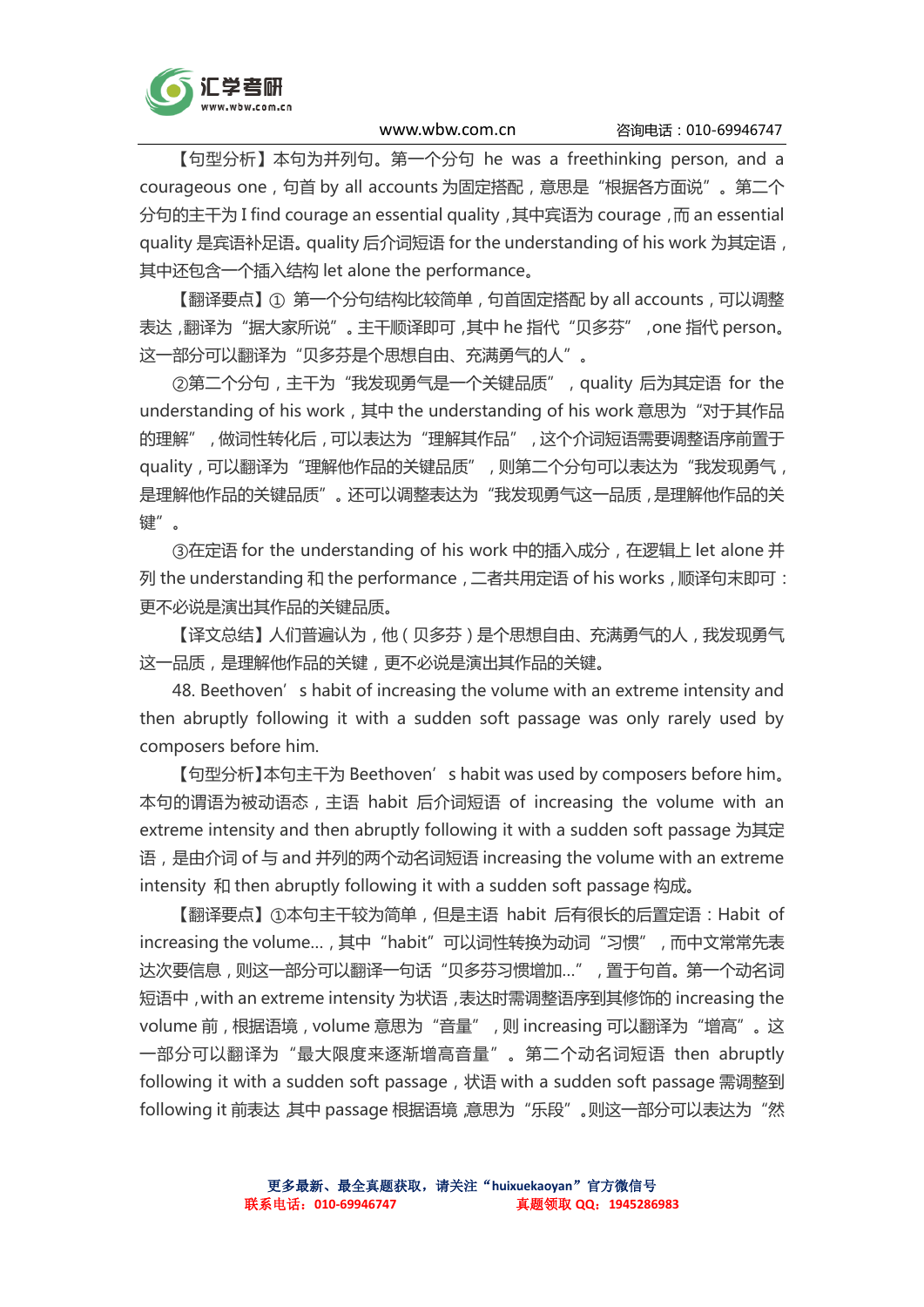

后突然跟上轻柔的乐段"。整合本句主语与其定语,可以翻译为"贝多芬习惯最大限度来逐 渐增高音量,然后突然跟上轻柔的乐段"。

②本句主干意思为"在他之前,作曲家很少使用贝多芬的习惯"。中文语义重心在后, 将本部分翻译在句末即可。由于前句译文已经提到这种习惯,则这部分可以表达为"在他之 前,作曲家很少使用这种习惯",结合语境还可以表达为"在他之前,作曲家很少使用这种 方式",或者"在他之前,只有极个别作曲家会使用这种方式"。

【译文总结】贝多芬习惯最大限度来逐渐增高音量,然后突然跟上轻柔的乐段,在他之 前,作曲家很少使用这种方式。

49) Especially significant was his view of freedom, which, for him, was associated with the rights and responsibilities of the individual: he advocated freedom of thought and of personal expression.

【句型分析】本句为完全倒装,主句的主干是 his view of freedom was Especially significant。

his view of freedom 后为 which 引导的非限定性定语从句,修饰 freedom,关系代 词 which 在定语从句中作主语。of the individual 修饰 the rights and responsibilities, 冒号后进行解释说明。

【翻译要点】

① 本句主干为完全倒装,但是在翻译时,顺译即可,其中 his 指代"贝多芬的",主 干可以表达为:尤为重要的是,他(贝多芬)对于自由的看法….。

② which 引导英语从句,修饰 freedom,表达时翻译成另一句话"对于他而言,这种 自由是与个人的权利和责任联系起来的", 其中 for him 还可以调整表达为"他认为"。

③冒号后进行解释,可以翻译为:他倡导思想自由和个人言论自由。

【译文总结】尤为重要的是贝多芬对于自由的看法,他认为,这种自由是与个人的权利 和责任联系起来的:他倡导思想自由和个人言论自由。

50. One could interpret much of the work of Beethoven by saying that suffering is inevitable, but the courage to fight it renders life worth living.

【 句型 分析 】本 句主 句主 干为 One could interpret much of the work of Beethoven, 之后 by saying that suffering is inevitable, but the courage to fight it renders life worth living 为状语,修饰 interpret。其中 that 引导宾语从句 suffering is inevitable, but the courage to fight it renders life worth living, 为 saying 的宾语,宾 语从句中 it 指代 suffering。

【翻译要点】①本句主语 one,可以翻译为"人们"或者"我们"。主干可以翻译为 "我们可以解释贝多芬的大部分作品"。

②主干之后的状语,可以翻译为"通过说痛苦是无法避免的,但是与之相抗争的勇气使 得生命值得继续。"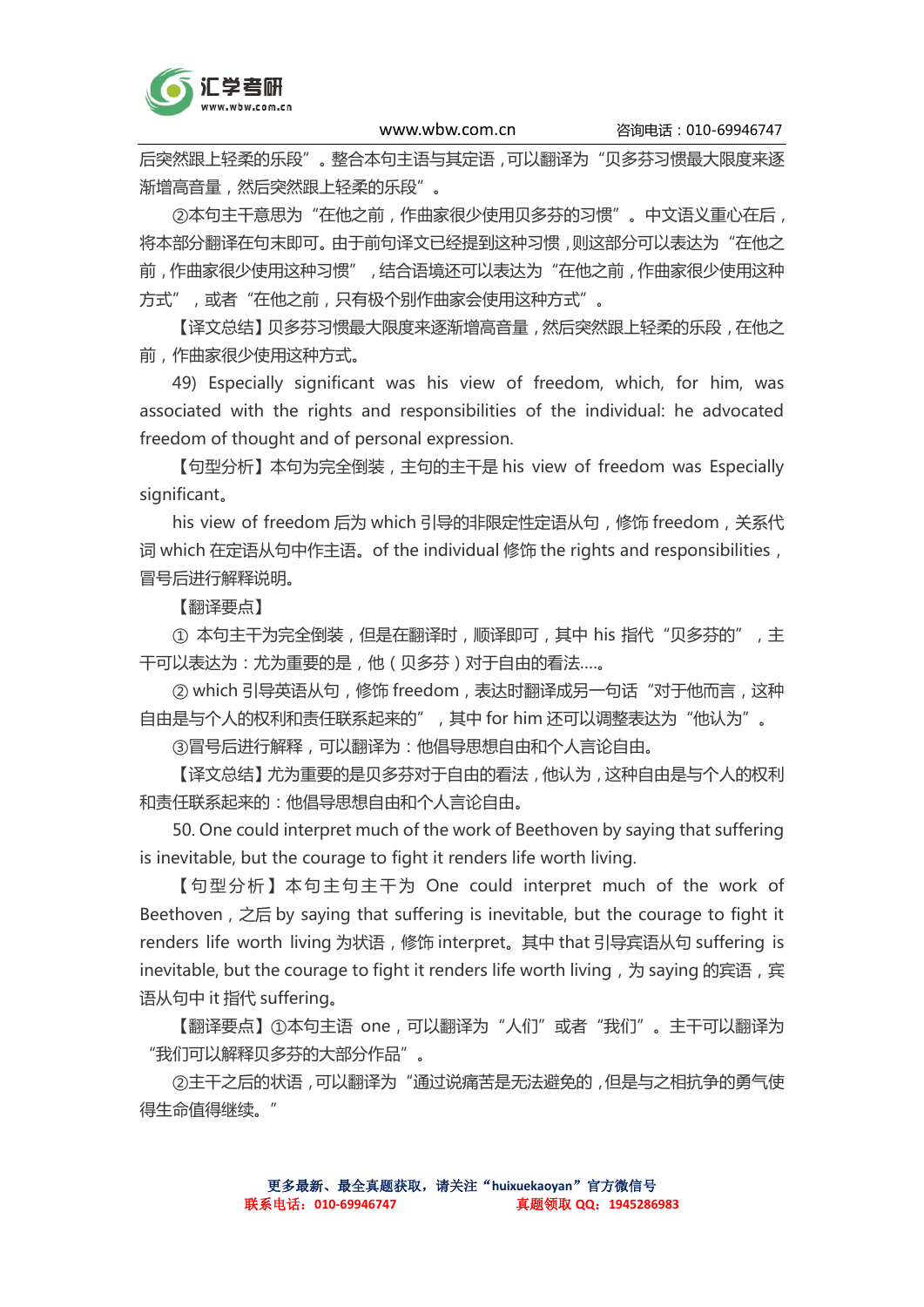

3整合主干,可以表达为"我们可以这样解释贝多芬的大部分作品:苦难是不可避免的, 但是与痛苦抗争的勇气使得生命值得继续。"

【译文总结】我们可以这样解释贝多芬的大部分作品:苦难是不可避免的,但是与痛苦 抗争的勇气使得生命值得继续。

#### Section III Writing

## Part A

#### 51. Directions:

Write a letter of about 100 words to the president of your university, suggesting how to improve students' physical condition.

You should include the details you think necessary.

You should write neatly on the ANSWER SHEET.

Do not sign your own name at the end of the letter. Use "Li Ming" instead. Do not write the address.(10 points)

2014 英语一小作文真题解析

今年小作文不出预料,再一次考到了建议信。在我们英语一的考试当中,建议信已经反 复考过三次,分别是 2007 年,2009 年和 2012 年。因此,考生要高度重视历年真题,因 为考过的话题或是书信类型会反复考查。今年考题的 Direction 要求就学校课程给校长提建 议。根据题目的要求,我们可以判断本文为公务信函,语域为正式语域,即不能出现缩写、 省略问句和和口语表达。

称呼: Dear Mr. President,注意称呼中,所有实词首字母全部大写,Dear Mr. President 后面的逗号不可丢, 也不能写成冒号。

正文

第一段:写作内容需涵盖两点:写信目的,表明建议;赞扬在前,建议在后。文章开头 开门见山的表明了写信目的, 用到了这样的表达 It is my great honor to write to you. 第 二句赞扬在前,建议在后。文中用到了这样的表达 As far as I am concerned, we have enough extraordinary lectures and what we need now is physical exercise.

第二段:写作内容为建议细节。首先,希望学校能够安排更多的体育课程;其次,希 望学校能够制定固定的时间表来保证课外活动的时间。再次,希望全体教员也能参与其中。

第三段:写作内容为寄予期待,表示感谢。注意语气真挚礼貌。

落款: Yours sincerely, 特别提醒 sincerely 后面逗号不能丢;

签名: Li Ming 特别注意 Ming 后面一定不能出现句点。

参考范文如下:

Dear Mr. President,

It is my great honor to write to you. As far as I am concerned, we have enough extraordinary lectures and what we need now is physical exercise.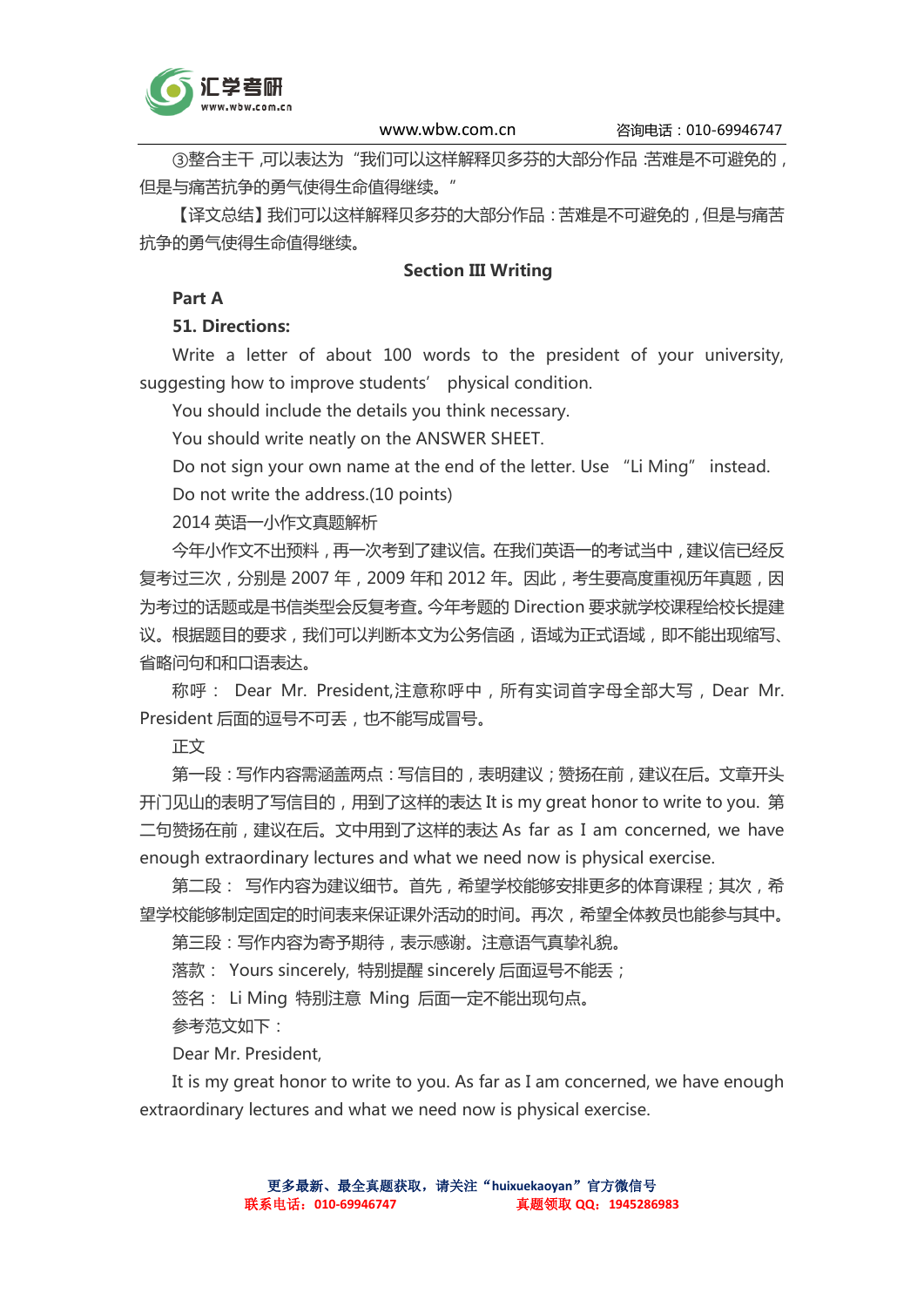

Since most of the time is spent in watching TV and playing computer games, our physical conditions are not good enough. i still have some suggestions for you. To begin with, our university should arrange more PE classes. To continue, we should have a fixed schedule for a certain time of outdoor activity. What is more, teaching faculty should be involved in the same kind of physical exercise.

I hope that our university could take the responsibility for our students' physical health. I will be highly grateful if you could take my suggestions into account.

Yours sincerely,

Li Ming

Part B

#### 52.Directions:

Write an essay of 160-200 words based on the following drawing. In your essay, you should

1) describe the drawing briefly,

2) interpret its intended meaning, and

3) give your comments.

You should write neatly on the ANSWER SHEET.(20 points)



更多最新、最全真题获取,请关注"**huixuekaoyan**"官方微信号 联系电话:**010-69946747** 真题领取 **QQ**:**1945286983**